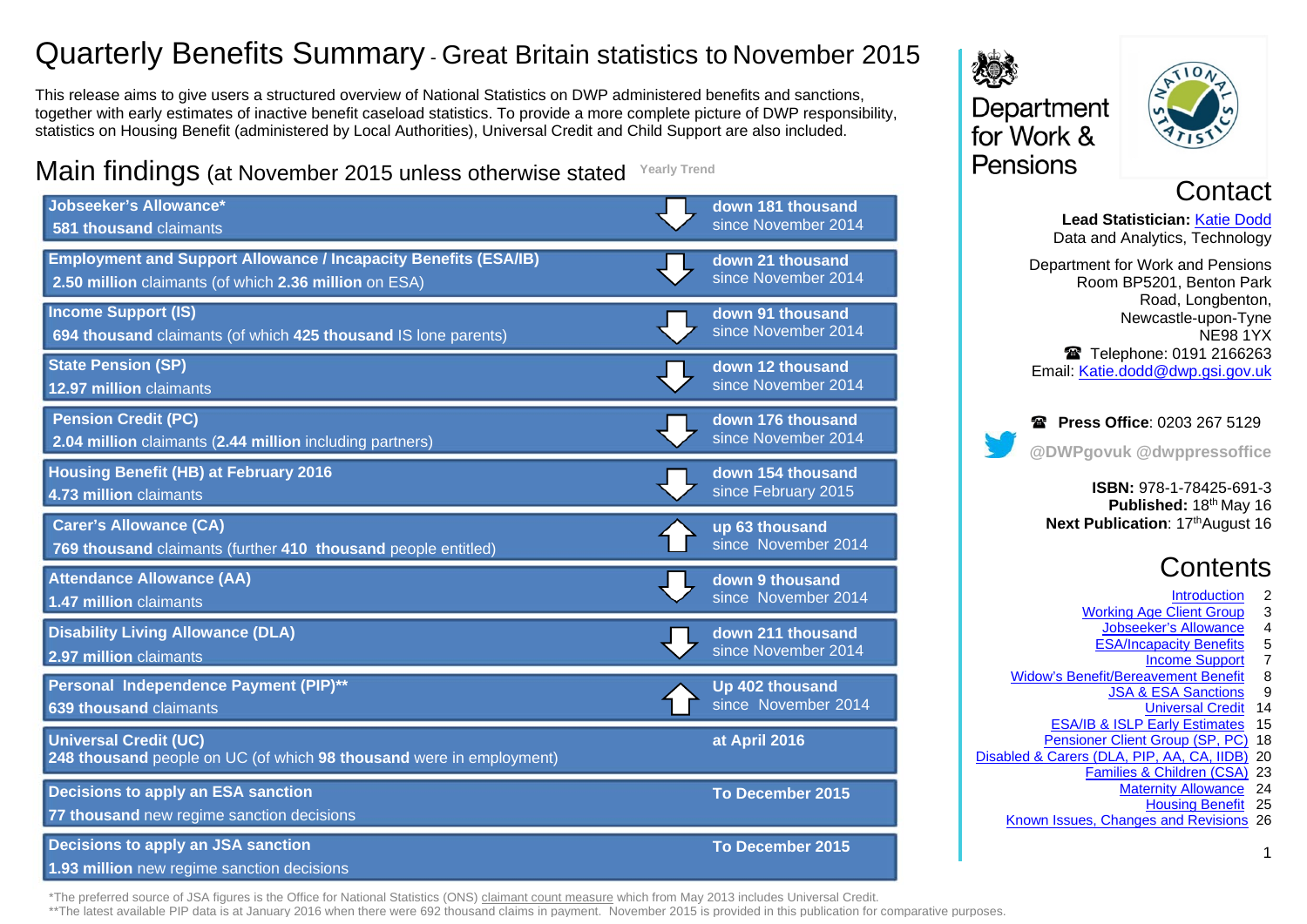# <span id="page-1-0"></span>**Introduction**

This release contains the latest Department for Work and Pensions National and Official Statistics.

## **In this document**

DWP has traditionally administered benefits to a range of claimants who may, or may not have more than one interaction with the department. These benefits include Attendance Allowance, Bereavement Benefit, Carer's Allowance, Disability Living Allowance, Employment and Support Allowance, Housing Benefit, Income Support, Incapacity Benefit/Severe Disablement Allowance, Jobseeker's Allowance, Maternity Allowance, Pension Credit, State Pension, Personal Independence Payments and Widow's Benefit. As well as providing users with an overview of individual benefit statistics, this release attempts to provide a summary of out of work working age and pensionable age client groups and statistical group breakdowns such as Jobseekers, Employment and Support Allowance/incapacity benefits, Lone Parents, and Other income related benefits.

The statistics are released quarterly in February, May, August and November and are primarily sourced from data originally collected via administrative systems. All regular series are full National Statistics **except** working age inactive benefit early estimates, Personal Independence Payments and sanctions (which are official statistics) and Universal Credit statistics (which are experimental). Further information is available [here.](http://www.statisticsauthority.gov.uk/national-statistician/types-of-official-statistics)

The early estimates for working age inactive benefit client groups are released monthly and are designed to give indicative, timely information; they are not a substitute for the National Statistics. They will be replaced by the quarterly National Statistics covering the same period when they are published. The National Statistics are the finalised figures.

These statistics were released on 18<sup>th</sup> May 16 according to the arrangements approved by the UK Statistics Authority. Not all DWP National Statistics are covered by this release. Some statistics have their own first release, but links to these are given throughout.

The UK Statistics Authority has designated these statistics as National Statistics, in accordance with the Statistics and Registration Service Act 2007 and signifying compliance with the Code of Practice for Official Statistics.

Designation can be broadly interpreted to mean that the statistics:

- meet identified user needs;
- are well explained and readily accessible:
- are produced according to sound methods; and
- are managed impartially and objectively in the public interest.

Once statistics have been designated as National Statistics it is a statutory requirement that the Code of Practice shall continue to be observed.

# **Future Releases**

The next release will be on  $17<sup>th</sup>$ August 2016. This will contain benefits data to February 2016. For more details see our [background information note.](https://www.gov.uk/government/statistics/dwp-statistical-summary-policies-and-statements)

### **Supplementary statistics**

National benefit data (from 100% sources) underlying the charts and figures featured in this summary are available via our internet-based [100% tabulation tool.](http://tabulation-tool.dwp.gov.uk/100pc/tabtool.html)

The 100% tabulation tool includes further breakdowns by age, gender, duration of benefit, ethnicity and lower level geography e.g. region, local authority, parliamentary constituency.

Statistics on Housing Benefit claimants/weekly amounts, Personal Independence Payments, JSA/ESA sanction decisions and Universal Credit are now available via [Stat-](https://stat-xplore.dwp.gov.uk/)[Xplore,](https://stat-xplore.dwp.gov.uk/) an interactive way for users to create their own statistical tables and related breakdowns.

If you need a more detailed breakdown for a particular benefit (for example the type of JSA in payment) you may need to use ou[r 5% sample data](http://tabulation-tool.dwp.gov.uk/5pc/tabtool.html) which has more detail but less comprehensive coverage.

**However, 100% data should always be used in preference to 5% estimates** (where available), as they are more accurate and form DWP's headline statistics.

Statistics are also released via the NOMIS website and lower geographical statistics are available via the Neighbourhood Statistics [website.](https://www.nomisweb.co.uk/Default.asp)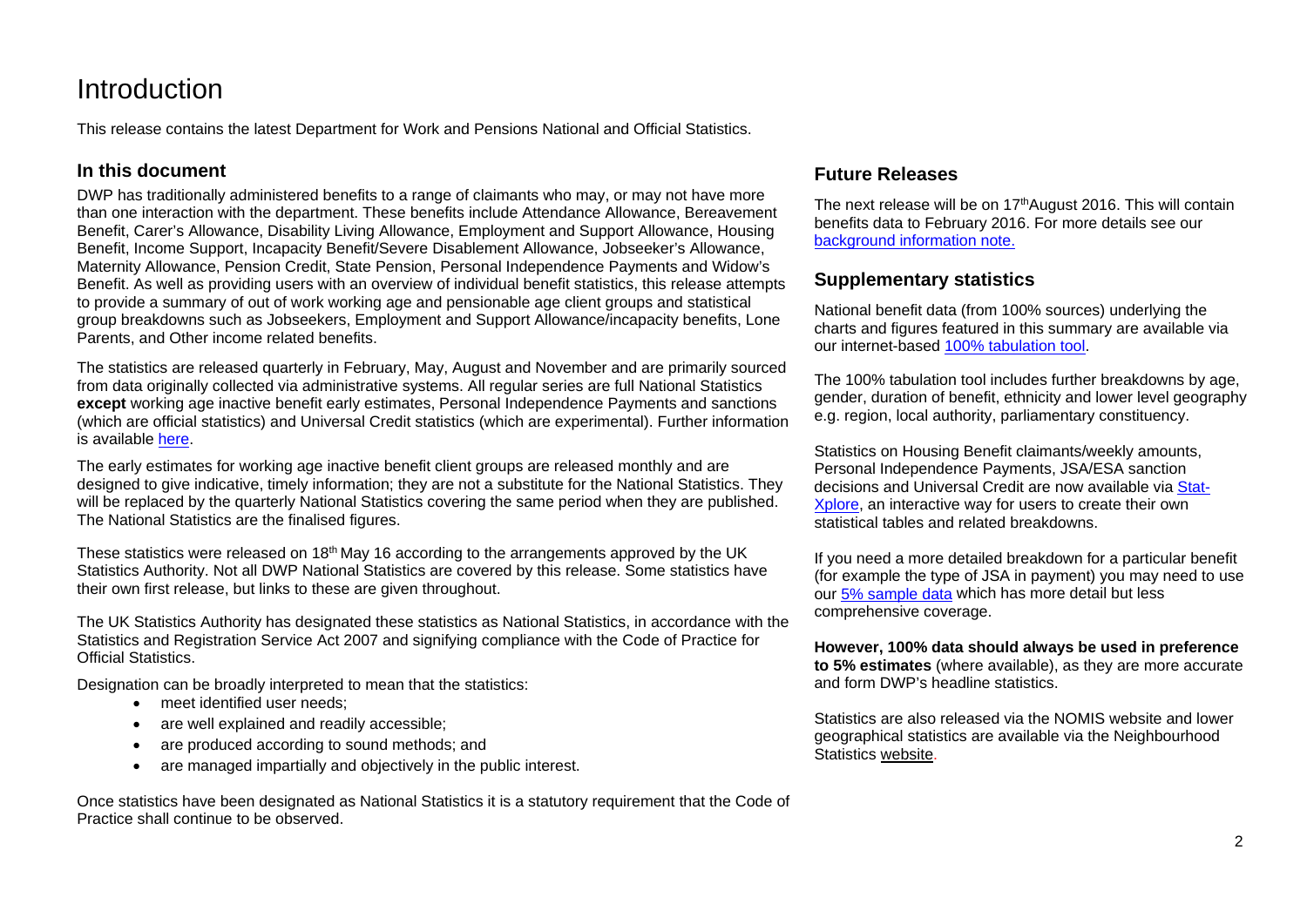# <span id="page-2-0"></span>1.1 Experimental Statistics - Working age client group

Combines data collected for DWP working age benefits<sup>\*</sup> and the [ONS Experimental Claimant Count](https://www.nomisweb.co.uk/query/select/getdatasetbytheme.asp?theme=72) for the first time in this release. The Claimant Count is the headline indicator of the number of people claiming benefits principally for the reason of being unemployed. From May 2013 the Claimant Count includes people claiming Jobseeker's Allowance plus those who claim Universal Credit who are out of work. The information in this section focuses on claimants of out of work benefits excluding carers (as carers are not generally subject to labour market activation policies). While most people claiming these benefits will be out of work a small number will be in employment. See about [these statistics](#page-25-1) for further information.

The client group data does not include Personal Independence Payment.

# **Main out of work benefits continue to follow their most recent trends**

Working age claimants by statistical group between August 1999 and November 2015



\*Jobseeker's Allowance (JSA), Incapacity Benefit, Employment and Support Allowance, Severe Disablement Allowance, Disability Living Allowance, Carer's Allowance, Widow's Benefit, Bereavement Allowance and Income Support for working age claimants (including Pension Credit for males under State Pension age).

# **Main Messages**

**The Claimant Count and Lone Parent group are decreasing over time (the Claimant Count at a much faster rate). The ESA and incapacity benefits client group has continued to rise slightly over the past year.**

Between August 1999 and May 2008, the Claimant Count in Great Britain fell from 1.21 million to 807 thousand. However, it rose to over 1.60 million at February 2010. Since then, numbers remained broadly steady until a fall to under 1 million at August 2014.

In the last year the Claimant Count fell 118 thousand to **694 thousand in November 2015**.

**The number of claimants in the Lone Parent client group** fell from 945 thousand to **425 thousand** between August 1999 and **November 2015**.

The number of working age claimants of **Employment and Support Allowance (ESA) and incapacity benefits totals 2.5 million at November 2015**. This shows a decrease of 21 thousand since last year.

The **[Tabulation](http://tabulation-tool.dwp.gov.uk/100pc/wa/ccdate/ccstatgp/a_carate_r_ccdate_c_ccstatgp.html) Tool Client group** data does not include Universal Credit.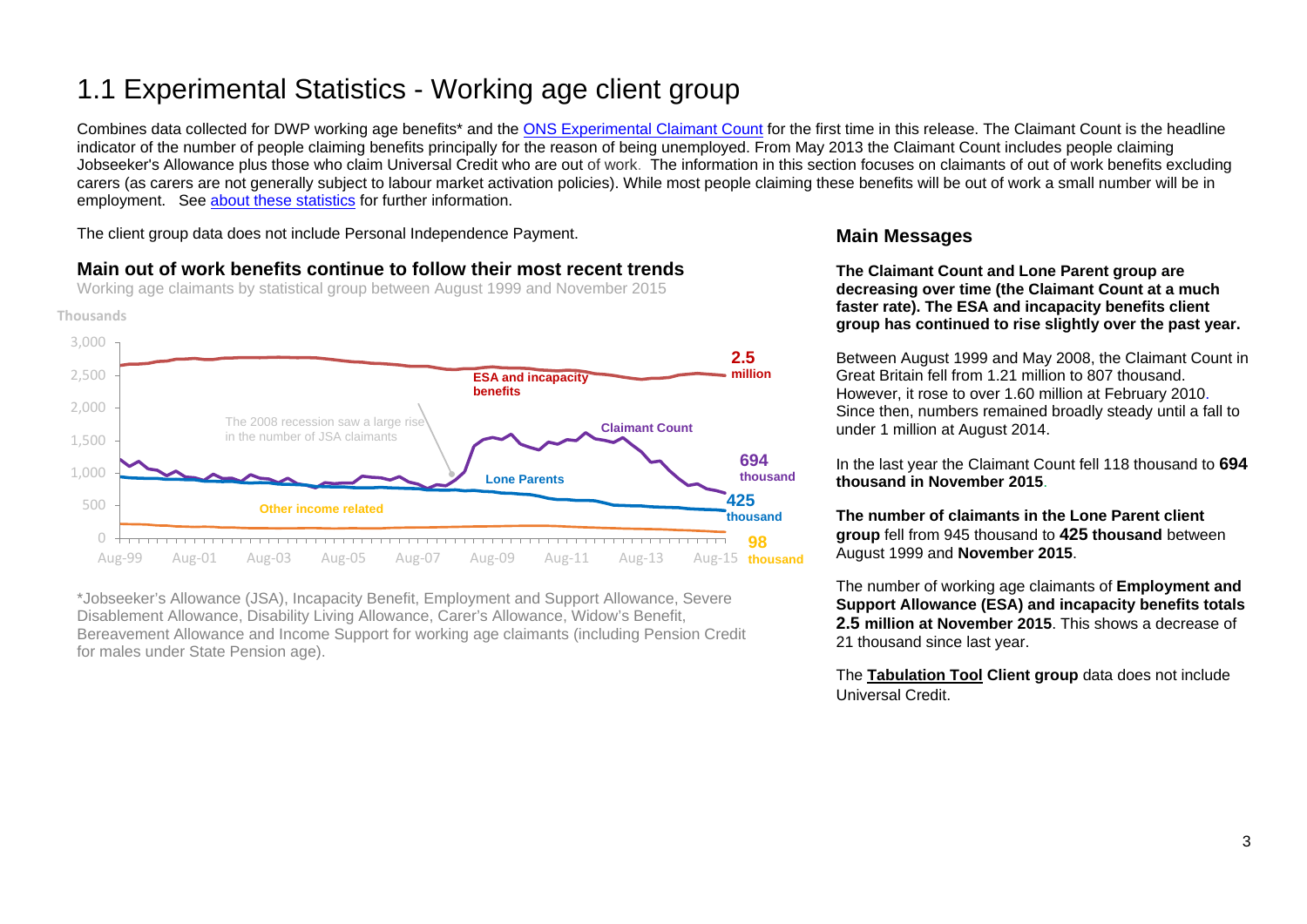# <span id="page-3-0"></span>1.2 National Statistics – Jobseekers Allowance

Jobseeker's Allowance (JSA) was introduced on 7th October 1996 and has both contributory and income-related elements. It is paid to people under state pension age who are available for and actively seeking work. [Universal Credit](https://www.gov.uk/government/collections/universal-credit-statistics) was introduced in April 2013 and will abolish income-based Jobseeker's Allowance as it is rolled out.

## **The number of people on Jobseeker's Allowance is decreasing. Males account for almost two thirds of all Jobseeker's Allowance claims**

Jobseeker's Allowance claimants by Gender: August 1999 to November 2015

**Thousands**





### **Main Messages**

The DWP figures show the **total number of Jobseeker's Allowance claimants at November 2015 was 581 thousand**. **Female claimants represented 37%** of the total number of JSA claimants (**215 thousand**), while **males represented 63% (366 thousand)**.

**The total number of JSA claimants has decreased by 181 thousand since November 2014**, with **men decreasing by 118 thousand** and **women decreasing by 63 thousand**.

See **[Tabulation](http://tabulation-tool.dwp.gov.uk/100pc/jsa/ccdate/ccsex/a_carate_r_ccdate_c_ccsex.html)** for full supporting **JSA** data.

#### The preferred source of JSA figures is the Office for National Statistics (ONS) [claimant count measure](https://www.nomisweb.co.uk/query/select/getdatasetbytheme.asp?theme=72) which from May 2013 includes Universal Credit.

DWP produce a separate set of Jobseeker's Allowance figures to enable cross-benefit analysis and supply a wider range of breakdowns, and these are provided in this release.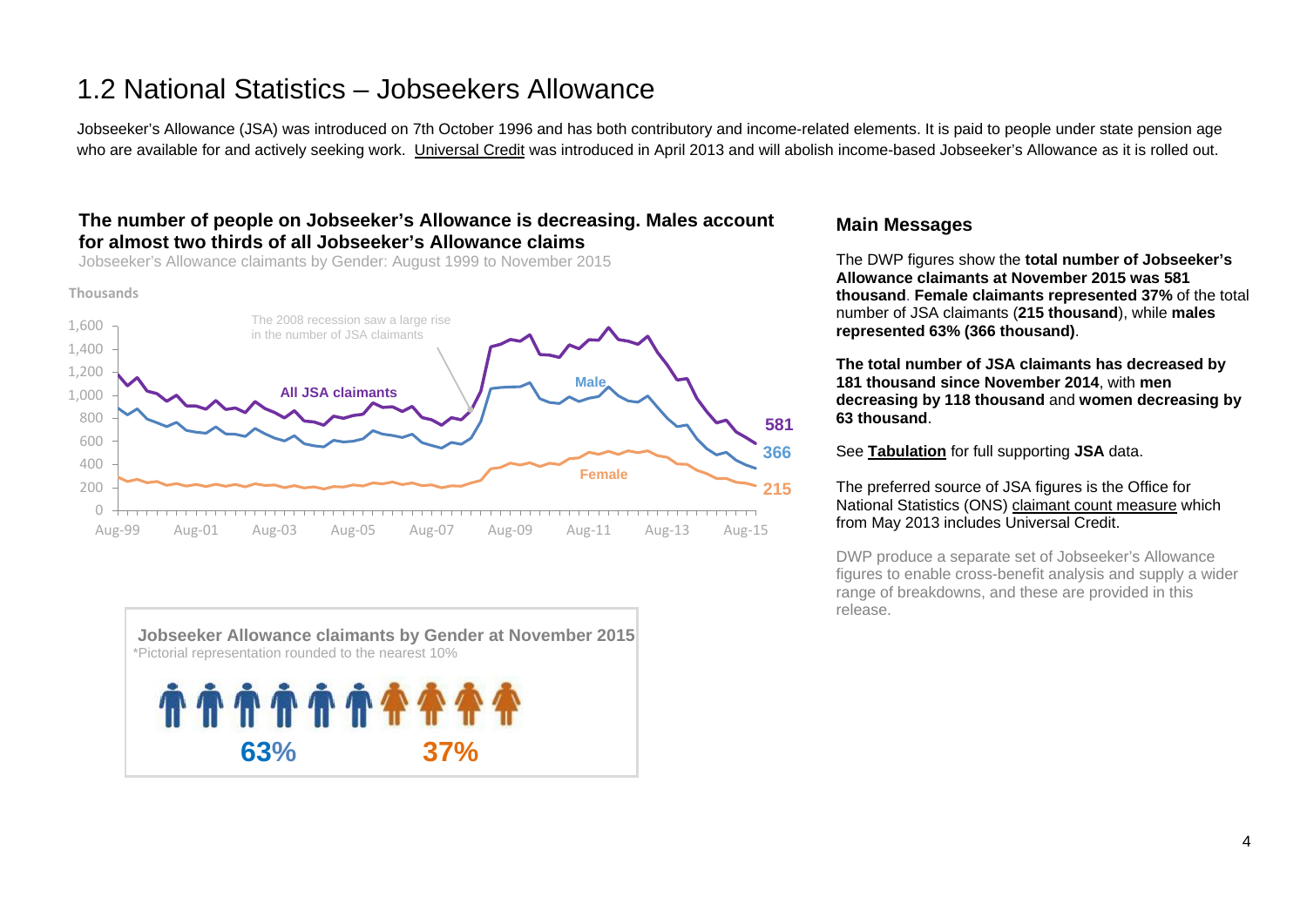# <span id="page-4-0"></span>1.3 National Statistics – Employment and Support Allowance and incapacity benefits

From October 2008, Employment & Support Allowance (ESA) replaced Incapacity Benefit (IB) and Income Support (IS) paid on the grounds of incapacity for new claims. Incapacity benefits consist of Incapacity Benefit (introduced on 13th April 1995 and paid to people who are incapable of work and who have paid sufficient contributions throughout their working life) and Severe Disablement Allowance (SDA). This section includes a small number of claimants over State Pension age; therefore figures may differ to those in section 1.1 which refers to working age claimants only.

Between October 2010 and spring 2014 most claimants who received IB, SDA and IS paid on the grounds of illness or disability were assessed to see if they qualified for ESA. If they qualified for ESA their IB, SDA or IS claim was converted into an ESA claim. For claimants who were previously in receipt of IB or SDA, their benefit was converted to contributory ESA; if they were previously in receipt of IS their benefit was converted to income-related ESA. In the same way as with IB, contributory ESA can be paid with an income-related top up and a transitional addition if appropriate. The government has limited the period for which contribution-based ESA can be paid in some circumstances. These changes came into effect on 1 May 2012. Claimants who have already received 365 days of contribution-based ESA saw their entitlement end on 30 April 2012*.* 

[Universal Credit](https://www.gov.uk/government/collections/universal-credit-statistics) was introduced in April 2013 and will abolish income-related Employment and Support Allowance as it is rolled out.

# **The number of people on ESA is rising, as the number on Incapacity Benefit falls**

Employment and Support Allowance/Incapacity benefits claimants since May 2005

Employment and Support Allowance and Incapacity Benefit caseload proportions **Thousands**



### **Main Messages**

**At November 2015, there were 2.50 million claimants of Employment and Support Allowance and incapacity benefits** (Incapacity Benefit or Severe Disablement Allowance), a decrease of 21 thousand on a year earlier. 53% of claimants were men and 47% women. The male caseload has decreased by 26 thousand and the female caseload has increased by 5 thousand in the year to November 2015. See **[Tabulation](http://tabulation-tool.dwp.gov.uk/100pc/tabtool.html)** for full supporting data.

In November 2015, approximately **92.6%** were in receipt of benefit payments from Incapacity Benefit, Severe Disablement Allowance, Employment and Support Allowance, Income Support, Pension Credit. **The remaining 7.4% received National Insurance credits only** (i.e. no payment of IB, SDA, ESA, IS or PC). This compares to 5.8% receiving no benefit payments in February 2012. This change is because the government has limited the period for which contribution-based ESA can be paid in some circumstances (see information above). Additional breakdowns can be seen in Table 1.3a.

5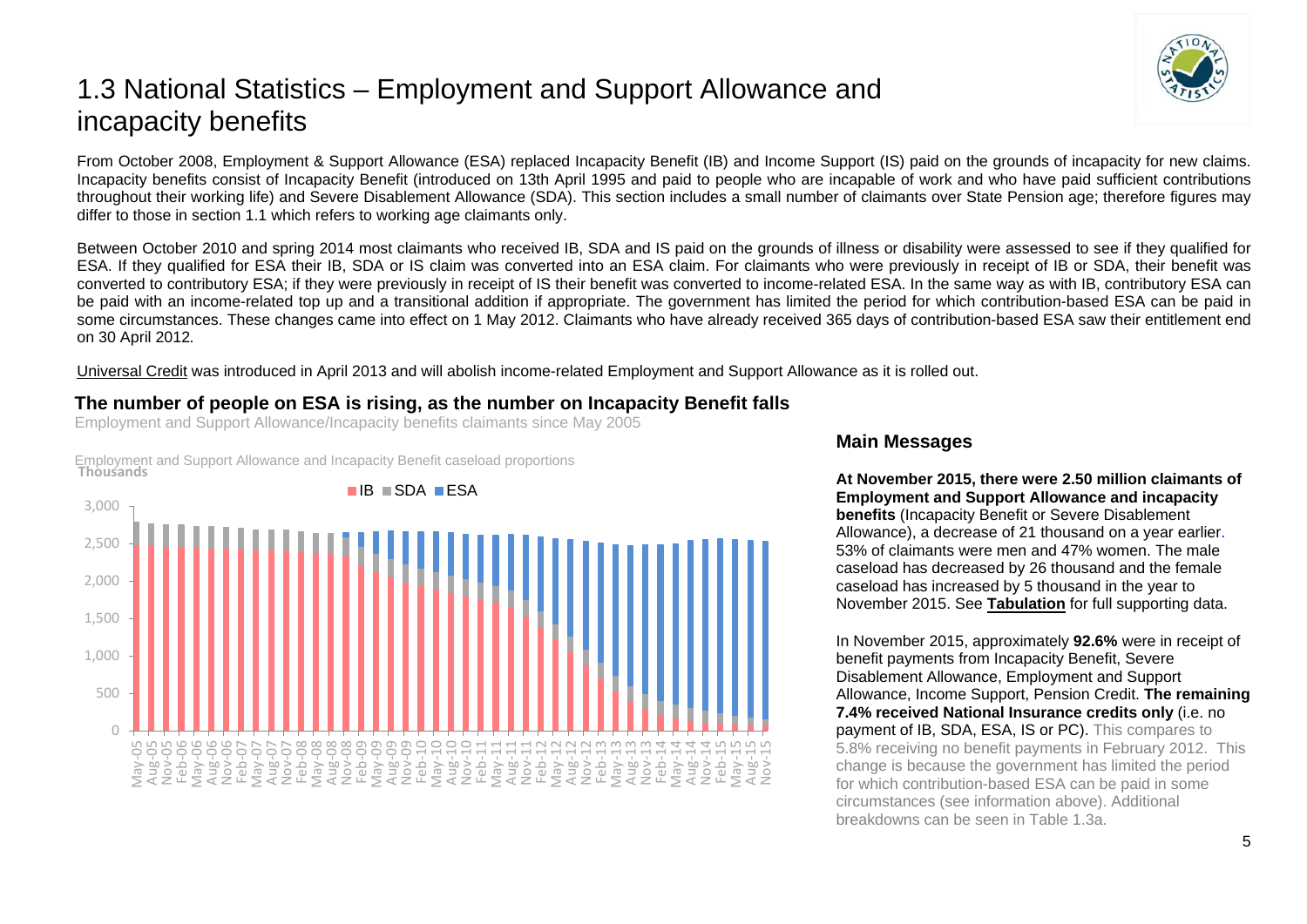#### **Table 1.3a: Employment and Support Allowance and incapacity benefits claimants aged under State Pension age: 2000 - 2015**

|               |          |               |                                 |             |                    |               |                      |                      |                      |              |                    |             |                    |                     | Thousands |
|---------------|----------|---------------|---------------------------------|-------------|--------------------|---------------|----------------------|----------------------|----------------------|--------------|--------------------|-------------|--------------------|---------------------|-----------|
|               |          |               | Claiming ESA, IB or SDA         |             |                    |               | <b>Claiming ESA</b>  |                      |                      |              | <b>Claiming IB</b> |             |                    | <b>Claiming SDA</b> |           |
|               |          |               |                                 |             |                    |               |                      |                      |                      |              |                    |             |                    |                     |           |
|               |          | Receiving     | Receiving                       |             |                    |               |                      |                      |                      | Receiving    | Receiving          |             |                    |                     |           |
|               |          |               | contributory contributory based | Receiving   | National           | Receiving     | Receiving            | Receiving            | National             | contributory | contributory       | Receiving   | National           |                     |           |
|               |          | based benefit | benefit or SDA,                 | income      | Insurance          | contributory  | contributory and     | income               | Insurance            | based        | and income         | income      | Insurance          |                     | Receiving |
|               |          |               | or SDA only with income based   |             | based credits only | based benefit | income based         |                      | based credits only   | benefit only | based              |             | based credits only | Receiving           | SDA and   |
|               | Total    | (2)           | benefit (2)                     | benefit (2) | (2)                | only $(3)$    | benefit (3)          | benefit (3)          | (3)                  | (3)          | benefit (3)        | benefit (3) | (3)                | SDA only            | IS/PC     |
| May-00        | 2,686.31 | 1,365.48      | 534.29                          | 677.69      | 108.85             |               | $\ddot{\phantom{a}}$ | $\ddot{\phantom{a}}$ | $\ddot{\phantom{a}}$ | 1,267.49     | 297.24             | 677.69      | 108.85             | 97.99               | 237.05    |
| May-01        | 2,753.66 | 1,351.79      | 561.70                          | 725.55      | 114.62             |               |                      | $\ddotsc$            | $\ldots$             | 1,257.57     | 322.32             | 725.55      | 114.62             | 94.21               | 239.38    |
| May-02        | 2,765.73 | 1,333.96      | 550.15                          | 759.42      | 122.19             |               | $\cdot$ .            | $\ddotsc$            | $\ddotsc$            | 1,253.33     | 335.48             | 759.42      | 122.19             | 80.63               | 214.67    |
| May-03        | 2,773.61 | 1,306.80      | 548.32                          | 790.78      | 127.71             |               | $\ddot{\phantom{a}}$ | $\ddot{\phantom{a}}$ | $\sim$               | 1,233.83     | 341.96             | 790.78      | 127.71             | 72.97               | 206.36    |
| May-04        | 2,772.85 | 1,301.01      | 517.19                          | 815.58      | 139.08             |               | $\cdot$ .            | $\ldots$             | $\sim$               | 1,233.71     | 319.95             | 815.58      | 139.08             | 67.30               | 197.25    |
| May-05        | 2,741.65 | 1,275.63      | 492.38                          | 832.12      | 141.52             |               | $\cdot$ .            | $\ddotsc$            | $\sim$               | 1,212.88     | 304.00             | 832.12      | 141.52             | 62.76               | 188.38    |
| May-06        | 2,688.13 | 1,237.69      | 471.42                          | 839.10      | 139.92             |               |                      |                      | $\ddotsc$            | 1.179.62     | 291.17             | 839.10      | 139.92             | 58.08               | 180.25    |
| May-07        | 2,643.29 | 1,193.65      | 457.06                          | 855.29      | 137.29             |               |                      | $\ddotsc$            | $\ddotsc$            | 1,141.34     | 283.61             | 855.29      | 137.29             | 52.32               | 173.44    |
| May-08        | 2,595.83 | 1,151.25      | 442.02                          | 866.41      | 136.15             |               | $\cdot$ .            | $\ldots$             |                      | 1,103.33     | 275.94             | 866.41      | 136.15             | 47.92               | 166.07    |
| May-09        | 2,621.43 | 1,133.55      | 431.20                          | 918.94      | 137.74             | <br>113.04    | $\cdot$ .<br>12.52   | $\cdot$ .<br>125.06  | $\sim$<br>37.32      | 976.39       | 259.36             | 793.88      | 100.42             | 44.13               | 159.32    |
|               |          |               |                                 |             |                    |               |                      |                      |                      |              |                    |             |                    |                     |           |
| Aug-09        | 2,632.74 | 1,121.56      | 429.81                          | 933.33      | 148.04             | 138.64        | 18.13                | 162.96               | 54.07                | 939.68       | 253.95             | 770.37      | 93.97              | 43.24               | 157.73    |
| Nov-09        | 2,618.38 | 1,105.35      | 427.59                          | 937.54      | 147.89             | 156.35        | 22.66                | 188.10               | 57.88                | 906.60       | 248.85             | 749.44      | 90.02              | 42.39               | 156.08    |
| Feb-10        | 2,614.76 | 1,095.48      | 426.45                          | 943.94      | 148.88             | 175.46        | 27.69                | 212.61               | 62.79                | 878.49       | 244.34             | 731.33      | 86.09              | 41.53               | 154.42    |
| May-10        | 2,613.10 | 1,083.39      | 426.22                          | 953.79      | 149.70             | 188.81        | 33.15                | 239.11               | 65.26                | 853.74       | 240.09             | 714.68      | 84.44              | 40.83               | 152.98    |
| Aug-10        | 2,606.61 | 1,071.09      | 425.44                          | 962.21      | 147.85             | 198.65        | 37.02                | 262.15               | 65.56                | 832.21       | 236.44             | 700.06      | 82.29              | 40.24               | 151.99    |
| <b>Nov-10</b> | 2,586.42 | 1,049.71      | 420.94                          | 965.23      | 150.55             | 200.77        | 39.65                | 282.73               | 70.12                | 809.25       | 230.75             | 682.49      | 80.43              | 39.69               | 150.55    |
| Feb-11        | 2,578.66 | 1,032.83      | 417.34                          | 983.44      | 145.06             | 205.80        | 42.31                | 316.34               | 66.31                | 787.87       | 225.90             | 667.10      | 78.75              | 39.16               | 149.13    |
| May-11        | 2,570.22 | 1,019.79      | 413.35                          | 993.75      | 143.33             | 212.07        | 45.36                | 339.13               | 64.94                | 768.87       | 220.50             | 654.62      | 78.39              | 38.86               | 147.49    |
| Aug-11        | 2,582.18 | 1,014.90      | 410.71                          | 1,013.81    | 142.76             | 233.53        | 51.45                | 381.76               | 64.52                | 742.66       | 213.24             | 632.06      | 78.24              | 38.70               | 146.02    |
| Nov-11        | 2,575.60 | 1,004.37      | 406.63                          | 1,023.96    | 140.64             | 278.83        | 64.32                | 453.07               | 60.94                | 686.77       | 198.02             | 570.89      | 79.70              | 38.78               | 144.29    |
| Feb-12        | 2,557.68 | 984.20        | 401.45                          | 1,023.18    | 148.86             | 322.10        | 76.18                | 522.52               | 69.78                | 623.26       | 182.62             | 500.66      | 79.08              | 38.84               | 142.64    |
| May-12        | 2,528.14 | 872.04        | 375.94                          | 1,096.73    | 183.44             | 284.48        | 70.10                | 670.19               | 108.62               | 549.06       | 164.88             | 426.54      | 74.81              | 38.50               | 140.95    |
| Aug-12        | 2,517.07 | 855.90        | 375.14                          | 1,106.90    | 179.11             | 339.41        | 88.96                | 752.19               | 104.86               | 478.13       | 146.77             | 354.71      | 74.25              | 38.36               | 139.41    |
| <b>Nov-12</b> | 2,499.96 | 823.03        | 374.96                          | 1,117.30    | 184.84             | 393.52        | 115.64               | 821.54               | 116.12               | 391.30       | 121.65             | 295.59      | 68.71              | 38.21               | 137.68    |
| Feb-13        | 2,475.67 | 786.22        | 372.40                          | 1,126.54    | 190.51             | 437.02        | 137.40               | 893.10               | 122.53               | 311.18       | 99.10              | 233.44      | 67.98              | 38.01               | 135.90    |
| $May-13$      | 2,456.47 | 731.34        | 367.05                          | 1,166.81    | 191.27             | 465.05        | 155.06               | 998.04               | 128.28               | 228.37       | 77.81              | 168.78      | 62.98              | 37.92               | 134.18    |
| Aug-13        | 2,440.80 | 688.72        | 360.13                          | 1,206.39    | 185.55             | 488.64        | 170.83               | 1,085.12             | 125.49               | 162.26       | 57.20              | 121.28      | 60.06              | 37.82               | 132.10    |
| <b>Nov-13</b> | 2,456.36 | 649.99        | 357.88                          | 1,259.58    | 188.92             | 501.69        | 188.75               | 1,163.86             | 131.71               | 111.30       | 39.59              | 95.71       | 57.20              | 37.00               | 129.54    |
| Feb-14        | 2,459.30 | 619.30        | 353.34                          | 1,293.32    | 193.35             | 514.83        | 205.78               | 1,220.22             | 138.12               | 69.21        | 23.37              | 73.11       | 55.23              | 35.25               | 124.19    |
| May-14        | 2,470.21 | 585.58        | 354.46                          | 1,335.36    | 194.80             | 505.92        | 220.02               | 1,275.87             | 142.59               | 46.02        | 15.47              | 59.49       | 52.22              | 33.64               | 118.97    |
| Aug-14        | 2,508.08 | 572.35        | 357.20                          | 1,380.77    | 197.76             | 508.96        | 236.85               | 1,332.24             | 147.23               | 31.85        | 9.80               | 48.53       | 50.53              | 31.53               | 110.55    |
| <b>Nov-14</b> | 2,520.27 | 554.88        | 364.49                          | 1,404.03    | 196.87             | 505.03        | 256.22               | 1,363.65             | 148.41               | 21.96        | 6.22               | 40.38       | 48.46              | 27.89               | 102.05    |
| Feb-15        | 2,533.22 | 544.03        | 369.39                          | 1,426.03    | 193.77             | 505.20        | 277.48               | 1,392.60             | 146.73               | 15.32        | 4.06               | 33.43       | 47.04              | 23.51               | 87.86     |
| May-15        | 2,521.16 | 528.11        | 375.73                          | 1,426.24    | 191.08             | 497.78        | 298.00               | 1,398.59             | 145.74               | 11.07        | 2.44               | 27.65       | 45.34              | 19.26               | 75.29     |
| Aug-15        | 2,512.09 | 518.08        | 381.74                          | 1,423.01    | 189.25             | 492.72        | 316.13               | 1,400.00             | 145.36               | 8.59         | 1.81               | 23.01       | 43.90              | 16.76               | 63.80     |
| <b>Nov-15</b> | 2,498.79 | 504.91        | 390.52                          | 1418.32     | 185.04             | 484.45        | 334.57               | 1,398.96             | 142.67               | 6.40         | 1.35               | 19.36       | 42.37              | 14.06               | 54.60     |
|               |          |               |                                 |             |                    |               |                      |                      |                      |              |                    |             |                    |                     |           |

1. Claimants include those beneficiaries plus, those receiving National Insurance Credits and no monetary payment (many credits-only claimants of Incapacity Benefit (IB) or Severe Disablement Allowance (SDA) will also rece *Support (IS)/ Pension Credit (PC)).*

2. This table focuses on the following out-of-work benefits: Incapacity Benefit (IB), Severe Disablement Allowance (SDA), Income Support (IS) and Employment and Support Allowance (ESA). Claimants are classified as follows:

*- ESA (Contributory), SDA or IB/SDA payments, without IS/PC = "Receiving contributory based benefit or SDA only"*

*- ESA (Contributory and Income based); or SDA or IB/SDA payments, with IS/PC = "Receiving contributory based benefit or SDA, with income based benefit"*

*- ESA (Income Based) or IB/SDA credits only with IS/PC= "Receiving income based benefit"*

*- ESA (Credits only) or IB/SDA credits only without IS/PC = "National Insurance credits only"*

3. This table focuses on the following out-of-work benefits: Incapacity Benefit (IB), Severe Disablement Allowance (SDA), Income Support (IS) and Employment and Support Allowance (ESA). Claimants are classified as follows:

*- ESA (Contributory), or IB/SDA payments, without IS/PC = "Receiving contributory based benefit only"*

*- ESA (Contributory and Income Based) or IB/SDA payments with IS/PC = "Receiving contributory and income based benefit"*

*- ESA (Income Based) or IB/SDA credits only with IS/PC = "Receiving income based benefit"*

*- ESA (Credits only) or IB/SDA credits only without IS/PC = "National Insurance credits only"*

*4. Some claimants (including those receiving "National Insurance credits only") are receiving payments from other benefits; such as Housing Benefit or Disability Living Allowance.*

6

5. This table includes claimants under State Pension age. The age at which women reach State Pension age is gradually increasing from 60 to 65 between April 2010 and April 2016 to November 2018. Under current legislation, age for men and women is planned to increase to: 66 between November 2018 and October 2020; 67 between 2034 and 2036; 68 between 2044 and 2046. These changes introduce a small increase to the number of working age benefit *recipients and a small reduction to the number of pension age recipients.*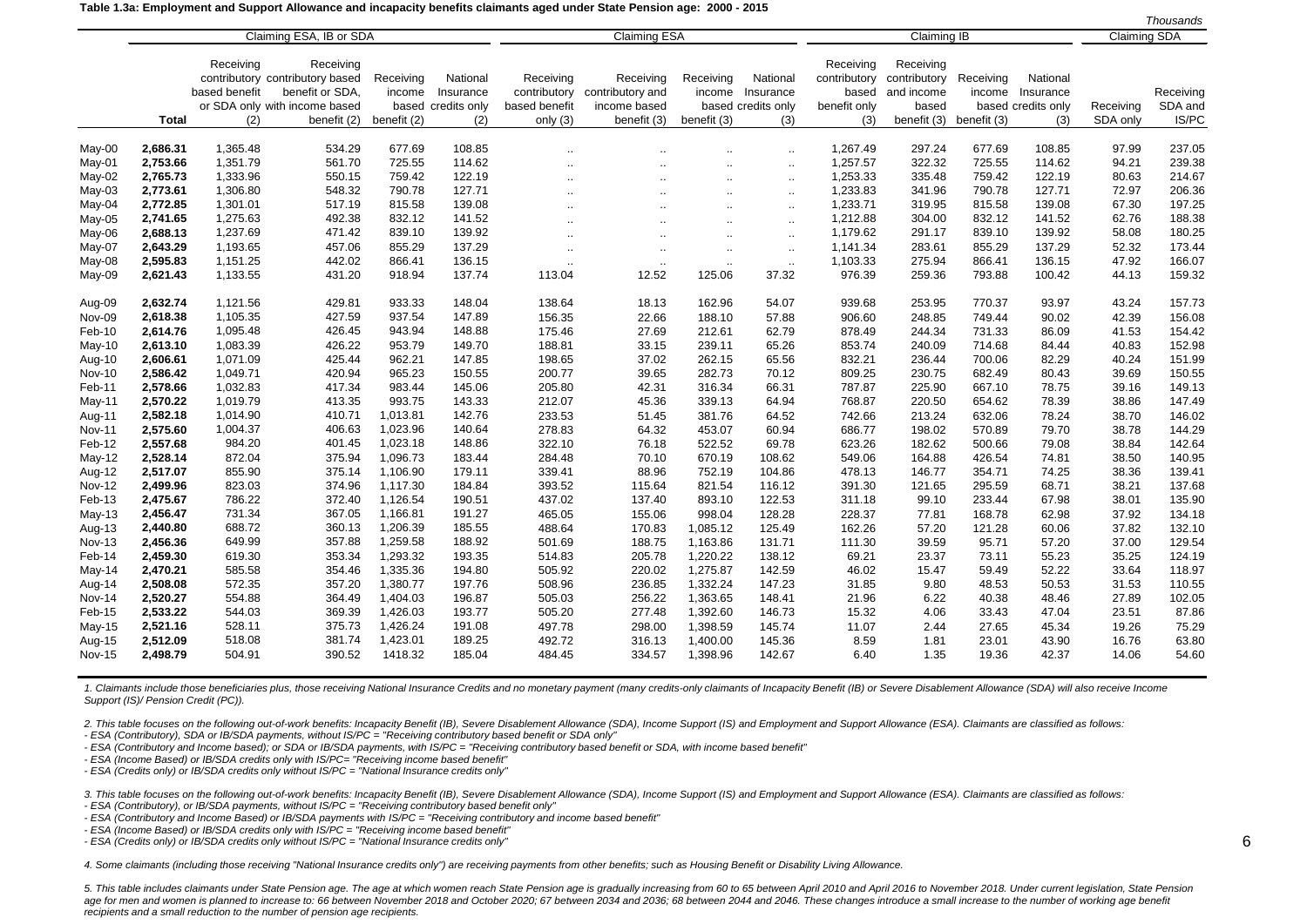# <span id="page-6-0"></span>1.4 National Statistics – Income Support



Income Support (IS) was introduced on 11th April 1988 and is an income-related benefit that can be claimed by adults under state pension age that work fewer than 16 hours a week and have insufficient income to meet their needs. Prior to the introduction of Pension Credit in October 2003, IS was available to people aged 60 and over. From 27th October 2008, Employment & Support Allowance (ESA) replaced Incapacity Benefit and Income Support paid on the grounds of incapacity for new claims. The Lone Parent Obligation policy came into effect from 24 November 2008; Lone Parents (LPs) with a youngest child aged 12 or over were no longer able to make a new or repeat claim for Income Support (IS) solely on the basis of their parental status. Existing IS LPs with a youngest child aged 12 or over had their eligibility removed over a period of time commencing 2nd March 2009. From October 2009 this policy was extended to LPs with a youngest child aged 10 or 11 and from October 2010 the policy was extended to LPs with a youngest child aged 7 or over. The Welfare Reform Act 2012 introduced further changes and from 21 May 2012 lone parents are eligible to claim Income Support until their youngest child is five years old. [Universal Credit](https://www.gov.uk/government/collections/universal-credit-statistics) was introduced in April 2013 and will abolish Income Support as it is rolled out.

### **The number of people on Income Support continues to decrease, largely due to the decrease in those claiming incapacity benefits**

Income support claimants by statistical group: August 1999 to November 2015



## **Main Messages**

**At November 2015, the total number of Income Support claimants was 694 thousand**. **Lone Parents** (all single claimants with dependants under 16, excluding claimants of incapacity benefits) **represented 61% of the IS caseload** (**425 thousand**). Claimants of **incapacity benefits represented 10% of the IS caseload (67 thousand**), while **Carers** and **Others** represented **29%** of the caseload (**170 thousand** and **32 thousand** respectively).



See **[Tabulation](http://tabulation-tool.dwp.gov.uk/100pc/is/tabtool_is.html)** for full **Lone Parent** by Age data.

Pension Credit (PC) replaced Minimum Income Guarantee (MIG) in Income Support on 6 October 2003. MIG claimants have been excluded from this data prior to November 2003.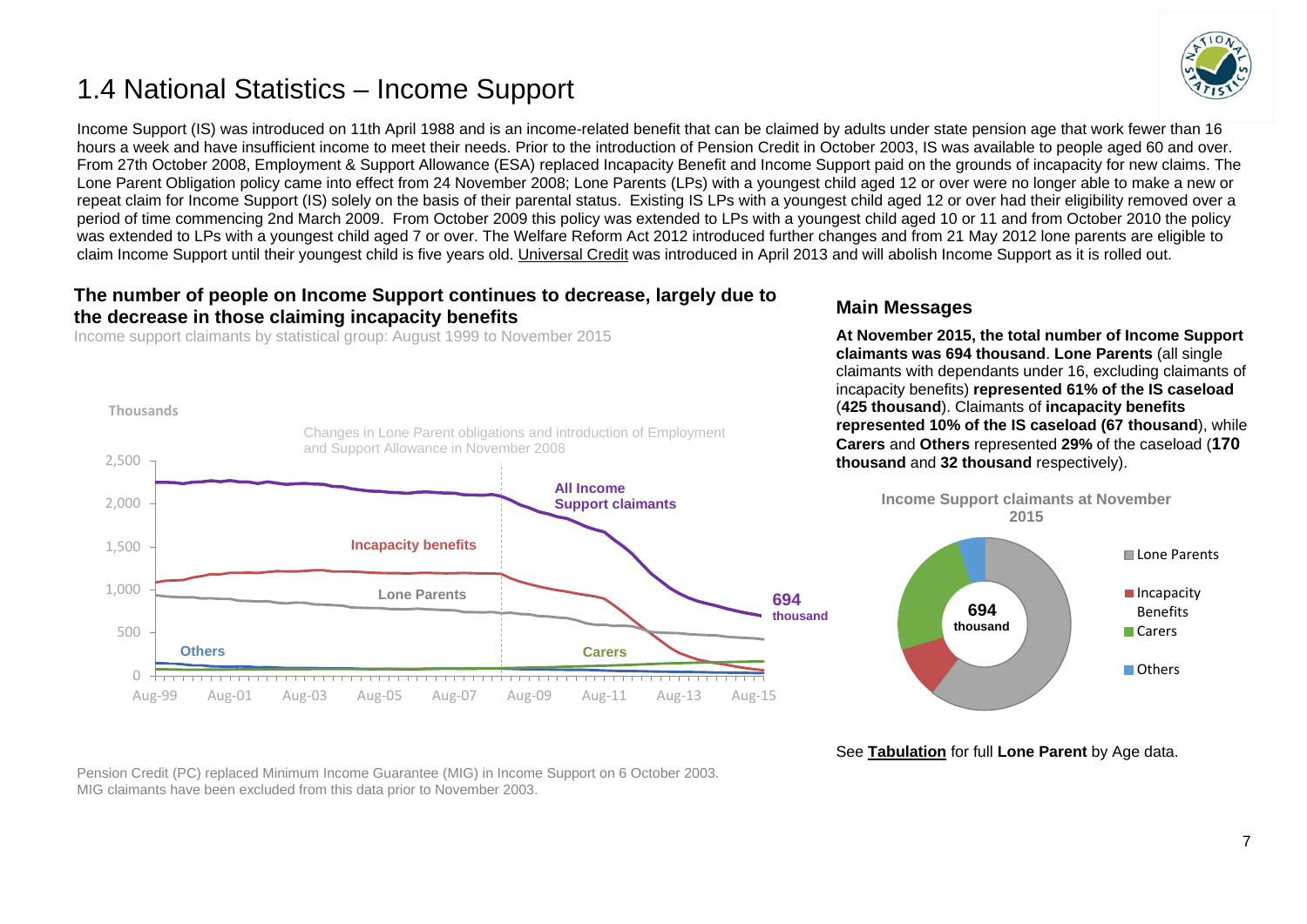# <span id="page-7-0"></span>1.5 National Statistics – Widow's Benefit and Bereavement Benefit



Widow's Benefit (WB) was introduced on 6th July 1948 and is payable to women widowed between 11th April 1988 and 8th April 2001 inclusive. There are three types of WB: Widow's Payment, Widowed Mother's Allowance and Widow's Pension. Women widowed before 11th April 1988 continue to receive Widow's Benefit based on the rules that existed before that date.

Bereavement Benefit (BB) was introduced on 9th April 2001 as a replacement for Widow's Benefit. It is payable to both men and women widowed on or after 9th April 2001. There are three types of BB: Bereavement Payment, Widowed Parent's Allowance and Bereavement Allowance*.*

## **The number of people on Widow's Benefit continues to fall as those on Bereavement Benefit has gradually risen**

Widow's Benefit and Bereavement Allowance claimants: August 1999 to November 2015

#### **Thousands**



Bereavement Benefit was introduced in April 2001. Figures are available from May 2002 onwards

## **Main Messages**

**At November 2015, there were 23 thousand claimants of Widow's Benefit,** a fall of 3 thousand on a year earlier. Of these, 22 thousand were in receipt of Widow's Pension and 1 thousand received Widowed Mother's Allowance.

**At November 2015, there were 67 thousand claimants of Bereavement Benefit**, an increase of 1 thousand on a year earlier. Of these, 24 thousand were in receipt of Bereavement Allowance and 43 thousand were in receipt of Widowed Parent's Allowance.



See **Tabulations** for supporting **[WB](http://tabulation-tool.dwp.gov.uk/100pc/wb/ccdate/cat/a_carate_r_ccdate_c_cat.html) and [BB](http://tabulation-tool.dwp.gov.uk/100pc/bb/ccdate/cat/a_carate_r_ccdate_c_cat.html)** data.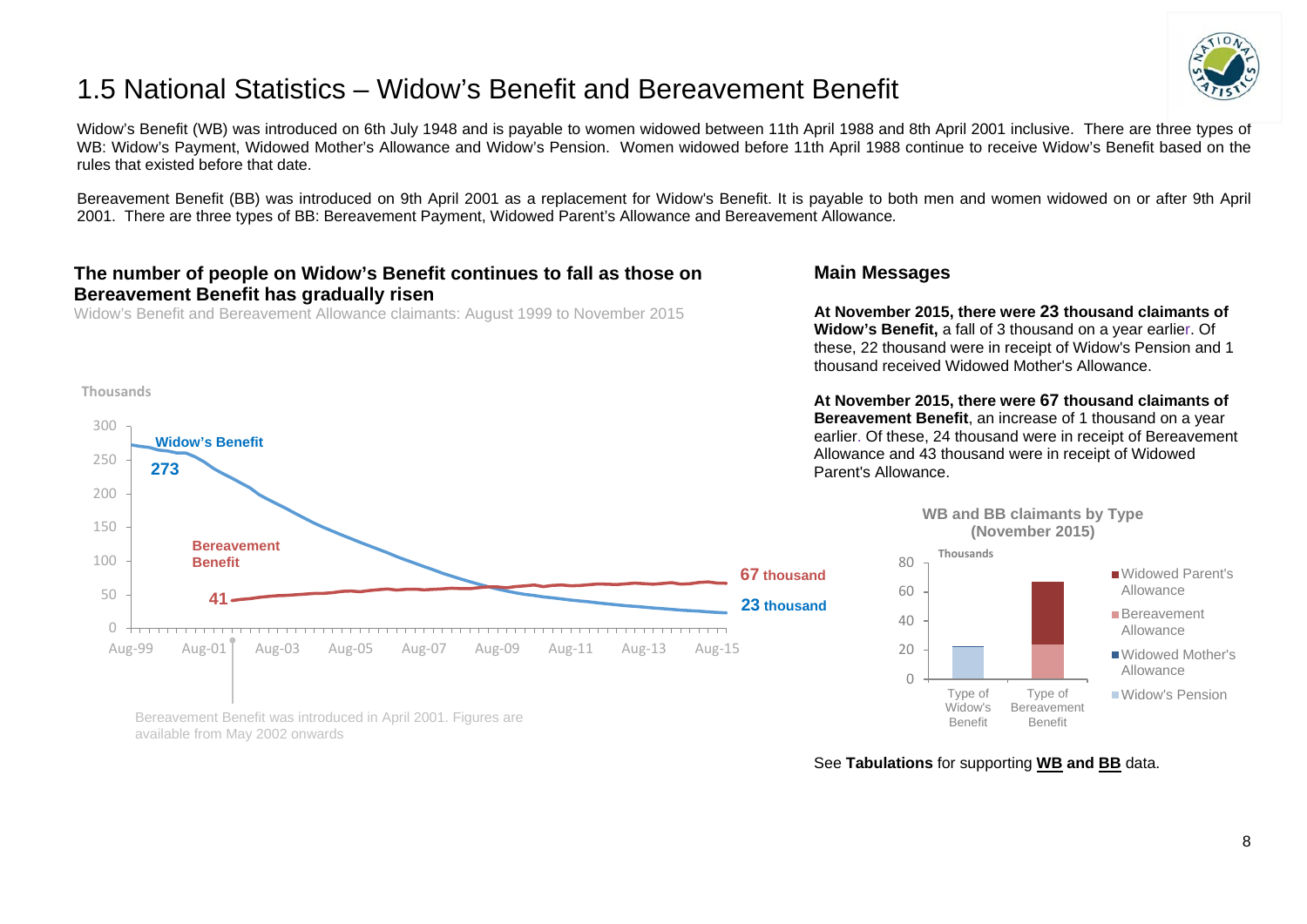# <span id="page-8-0"></span>1.6 Official Statistics: Sanction decisions and reasons: Jobseeker's Allowance<br>Failure to meet one or more conditions of a benefit claim without good reason could lead to payments being stopped for a period (this is known

# **The recent fall in decisions reflects a fall in Jobseeker's Allowance claimants**



# **Recent trends have been driven by Work Programme sanction decisions**



# **What is a sanction decision?**

Each occasion that a condition of benefit claim is not met can result in a decision. This can happen more than once during a claim. **The trends on this page include decisions that resulted in no sanction**. Decisions for Universal Credit are not included.

# **Main Messages**

**The number of sanction decisions reflects the number of JSA claimants. As such, over the last year the number of decisions per month has been declining with a small rise in the last quarter.** DWP are looking to enhance the information we make available on the relationship between these two volumes.

**The recent fall in JSA sanction decisions coincides with lower numbers of JSA claimants joining the Work Programme.** Currently the main reasons for sanction decisions (see notes section for details of groupings) are associated with lower level sanctions (see box below)

# **New rules**

From October 2012, new sanctions rules were introduced, aligning broadly with Universal Credit rules. Read an [overview of the new JSA sanctions rules.](https://www.gov.uk/government/publications/jobseekers-allowance-overview-of-sanctions-rules)

**Sanction levels** (under the new regulations)

- Lower, 4 or 13 weeks (e.g. Work Programme and Work Focused Interviews)
- Intermediate, 4 or 13 weeks; claim may be ended
- Higher 13-156 weeks (e.g. reason for leaving previous employment)

For more information see quidance.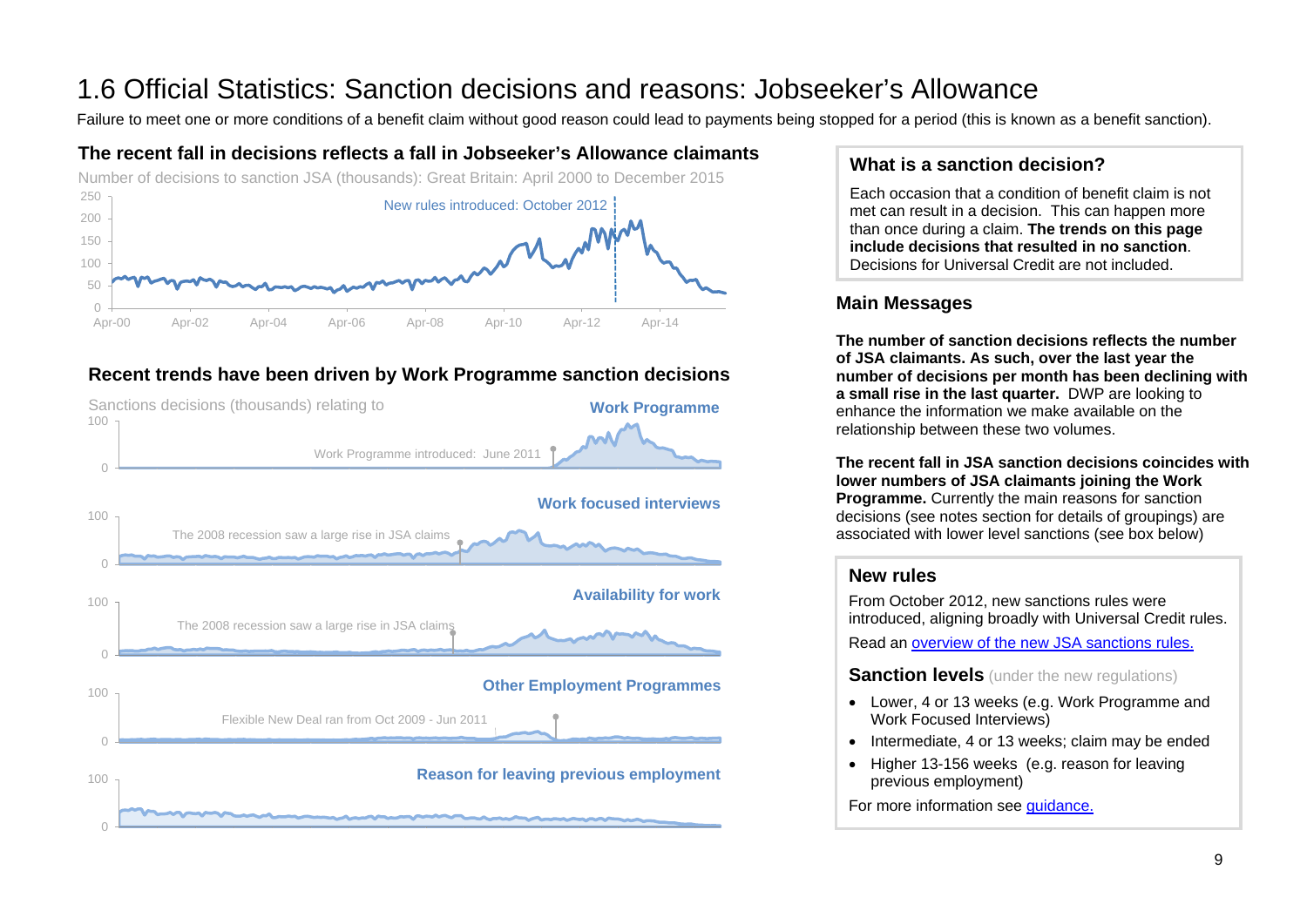# 1.6 Sanction decisions process: Jobseeker's Allowance (new rules)

There is a process in place when claimants don't agree that their benefit payment should be stopped or claim ended.

| Stage 1                                                             | Stage 2                                                                  |                                            | Stage 3                                                                |
|---------------------------------------------------------------------|--------------------------------------------------------------------------|--------------------------------------------|------------------------------------------------------------------------|
| <b>Original</b><br><b>Decisions</b>                                 | <b>Decision</b><br>review                                                | <b>Mandatory</b><br><b>Reconsideration</b> | <b>Appeal</b>                                                          |
| An independent DWP<br>decision maker makes<br>the orginal decision. | Claimants can ask the Department to reconsider<br>the original decision. |                                            | Claimants can appeal<br>to a Tribunal after<br>formal reconsideration. |

# **All decisions under new rules**



# **Decisions to apply a sanction under new rules**



# **Not all decisions result in a sanction**

Each sanction decision has a **maximum of three sequential stages** (up to first tier tribunal). These statistics show each decision at the most recent stage in that process. Not all decisions go through all three stages **before reaching a final outcome**. Both the stage and decision outcome may be updated in future.

# **Main Messages**

**There have been 4.13 million decisions in total under the new rules (between 22 Oct 2012 and 31 Dec 2015).** The trends illustrate both the movement through the process and the recent fall in volume of decisions.

#### **Summary of decision outcomes at each stage**

22 Oct 2012 to 31 December 2015

| (thousands)                      | Sanction | No Sanction |
|----------------------------------|----------|-------------|
| <b>Original Decisions</b>        | 1,651    | 739         |
| Decision review                  | 189      | 267         |
| <b>Mandatory Reconsideration</b> | 53       | 21          |
| Appeal                           | 34       | 10          |
| Total                            | 1.927    | 1.036       |

Decisions that are reserved or cancelled are not included in this table.

**There have been 1.93 million decisions to apply a sanction under the new rules.** The trends illustrate the impact of the introduction of Mandatory Reconsiderations.

Not all decisions with an outcome to apply a sanction will result in a claimant's benefit being reduced. Where a claimant's benefit is reduced the claimant may be eligible for Hardship payments.

More detailed JSA and ESA sanctions figures can be accessed through **[Stat-Xplore](https://stat-xplore.dwp.gov.uk/)** or via **[gov.uk](https://www.gov.uk/government/collections/jobseekers-allowance-sanctions)**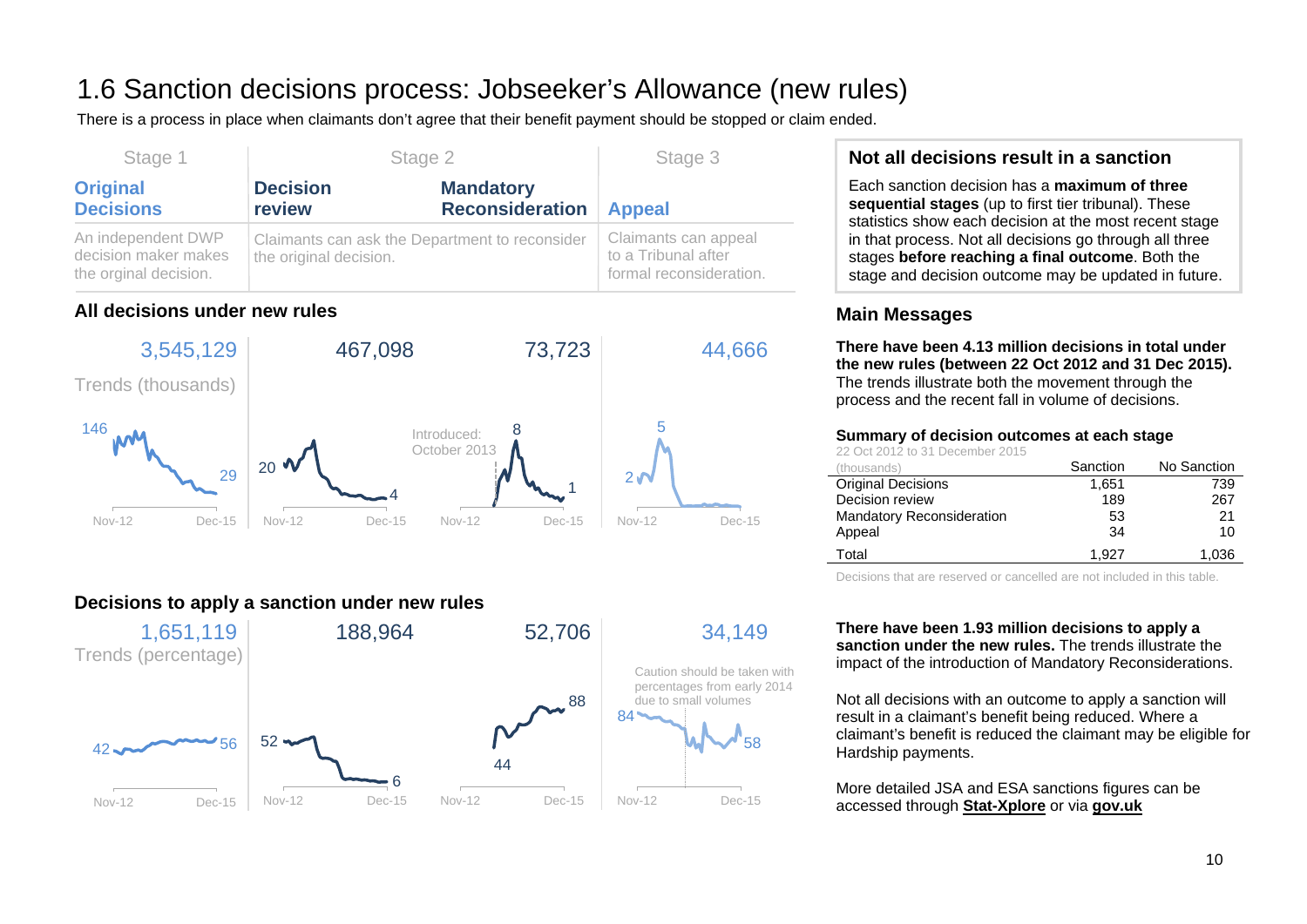# 1.6 Sanction decisions and reasons: Employment and Support Allowance<br>Failure to meet one or more conditions of a benefit claim without good reason could lead to payments being stopped for a period (this is known as a benef

# **ESA sanction decisions have been decreasing for the last year, however the latest month showed a small increase**

Number of decisions to sanction ESA (thousands): Great Britain: October 2008 to December 2015



# **Recent trends have been driven by work related activity sanction decisions**

Sanctions decisions (thousands) relating to **Failure to participate in work related activity**



# **What is a sanction decision?**

Each occasion that a condition of benefit claim is not met can result in a decision. This can happen more than once during a claim. **The trends on this page include decisions that resulted in no sanction**. Sanction decisions only apply to ESA claimants in the work related activity group. They do not apply to those in the support group.

## **Main Messages**

**Over the last 12 months the number of ESA sanction decisions per month has been declining.** A sanction referral can pass through several decision-making stages before a final decision is made. The latest months will always contain a higher proportion of sanctions which have not yet "had the chance" to be reviewed/appealed, and may be challenged in subsequent months. Therefore the total number of decisions will always be reduced downwards, and so will the total number of decisions to apply a sanction.

The recent trend is almost entirely driven by decisions related to failure to participate in a work related activity. The increase in decisions of this nature coincides with access changes to the Work Programme for ESA claimants.

### **New rules**

From December 2012, new sanctions rules were introduced.

For more information see [here.](https://www.gov.uk/government/collections/jobseekers-allowance-sanctions)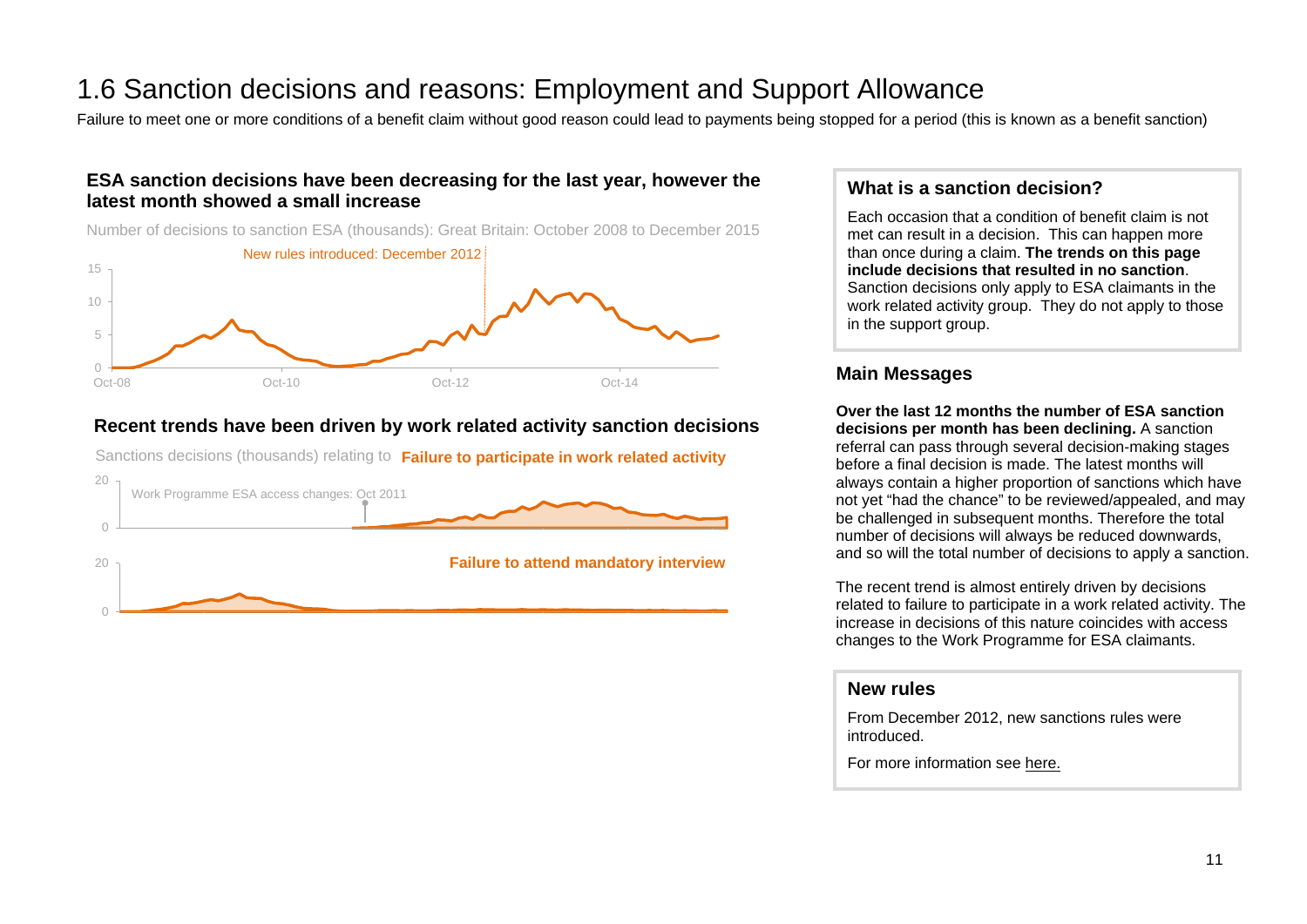# 1.6 Sanction decisions process: Employment and Support Allowance (new rules)

There is a process in place when claimants don't agree that their benefit payment should be stopped or claim ended.

| Stage 1                                                             |                                  | Stage 2                                        | Stage 3                                                                |
|---------------------------------------------------------------------|----------------------------------|------------------------------------------------|------------------------------------------------------------------------|
| <b>Original</b><br><b>Decisions</b>                                 | <b>Decision</b><br><b>Review</b> | <b>Mandatory</b><br><b>Reconsideration</b>     | <b>Appeal</b>                                                          |
| An independent DWP<br>decision maker makes<br>the orginal decision. | the original decision.           | Claimants can ask the Department to reconsider | Claimants can appeal<br>to a Tribunal after<br>formal reconsideration. |

# **All decisions under new rules**



# **Decisions to apply a sanction under new rules**



**Not all decisions result in a sanction** Each sanction decision has a **maximum of three sequential stages** (up to first tier tribunal). These statistics show each decision at the most recent stage in that process. Not all decisions go through all three stages **before reaching a final outcome**. Both the stage and decision outcome may be updated in future releases.

# **Main Messages**

**There have been 279 thousand decisions in total under the new rules (between 3 Dec 2012 and 31 December 2015).** The trends illustrate both the movement through the process and the recent fall in volume of decisions.

#### **Summary of decision outcomes at each stage**

3 Dec 2012 to 31 December 2015

| (thousands)                      | Sanction | No Sanction |
|----------------------------------|----------|-------------|
| <b>Original Decisions</b>        | 45       | 54          |
| Decision review                  | 30       | 25          |
| <b>Mandatory Reconsideration</b> | 0.9      | 1.4         |
| Appeal                           | 0.4      | 0.2         |
| Total                            | 77       | 80          |

Decisions that are cancelled are not included in this table.

### **There have been a total of 77 thousand decisions to apply a sanction under the new rules.**

Not all decisions with an outcome to apply a sanction will result in a claimant's benefit being reduced. Where a claimant's benefit is reduced the claimant may be eligible for Hardship payments.

More detailed JSA and ESA sanctions figures can be accessed through **[Stat-Xplore](https://stat-xplore.dwp.gov.uk/)** or via **[gov.uk](https://www.gov.uk/government/collections/jobseekers-allowance-sanctions)**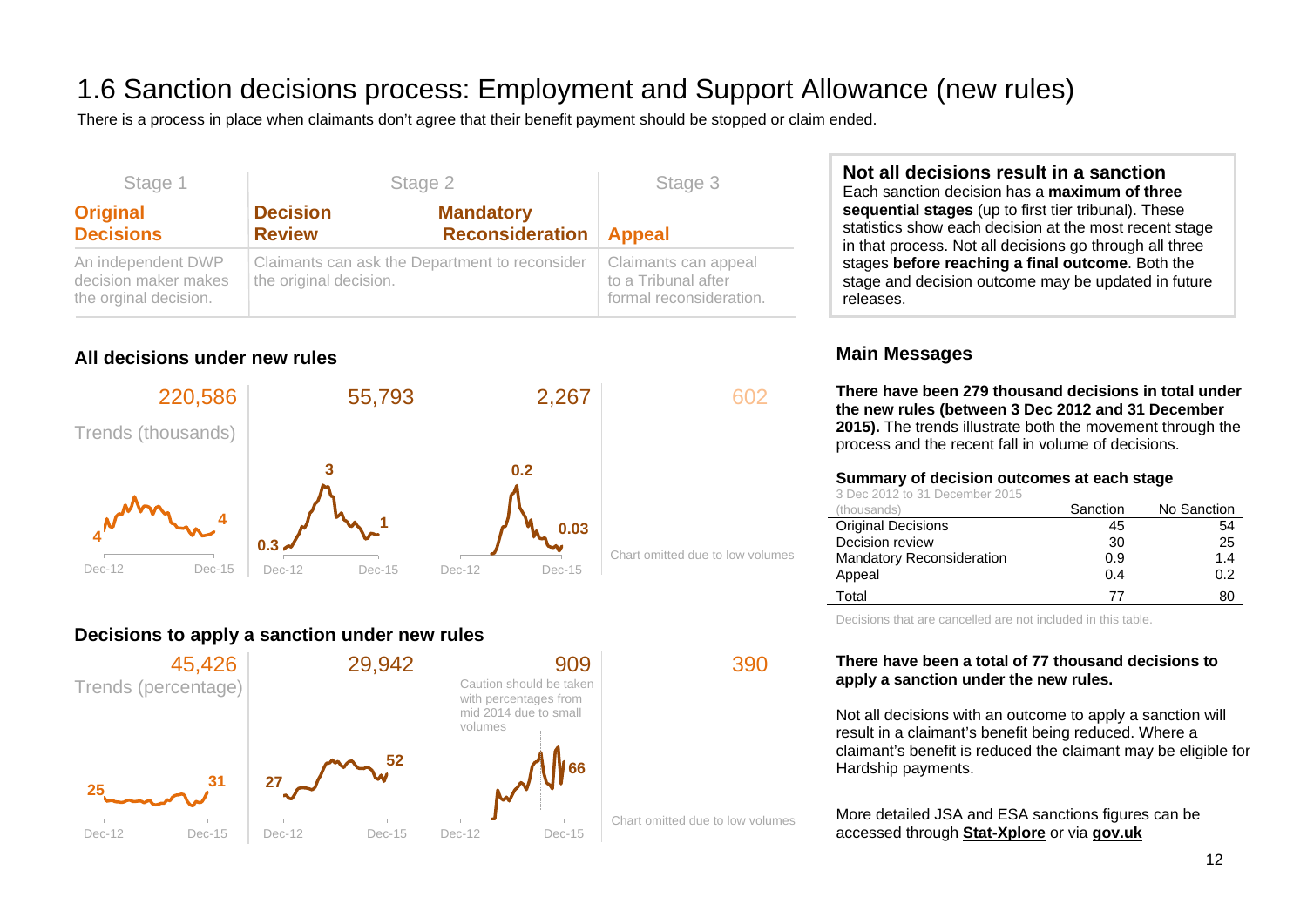# 1.6 Experimental Monthly Rate of Claimants Sanctioned: Jobseeker's Allowance and Employment and Support Allowance Work Related Activity Group (WRAG)

### **The experimental monthly rate of JSA claimants undergoing a sanction has been falling over the last two years**

Jobseekers Allowance decisions to sanction as an experimental rate of Jobseekers Allowance claims: Great Britain: November 2012 to December 2015



### **The experimental monthly rate of ESA WRAG claimants undergoing a sanction has remained under 1% since the new regime was introduced and is slowly decreasing**

Employment and Support Allowance decisions to sanction as an experimental rate of Employment and Support Allowance WRAG claims: Great Britain: December 2012 to September 2015



### **Main Messages**

The experimental monthly rate of **JSA** claimants undergoing a sanction each month fluctuates but has shown a steady decrease over the last 2 years.

Overall since its peak in March 2014, the experimental monthly rate of **ESA Work Related Activity Group (WRAG)** claimants undergoing a sanction has slowly decreased.

**The Experimental Monthly Rates of Claimants Sanctioned** for ESA and JSA aim to **estimate** the scale of sanctions relative to the number of ESA and JSA claimants in a given month.

The JSA rate is calculated by dividing the number of decisions to apply a sanction (adverse) in a month by the JSA claimant count at a particular point in the same month. The ESA rate is calculated by dividing the number of decisions to apply a sanction (adverse) in a month by the number of ESA WRAG claimants at a particular point in a quarter.

More detailed information on the exact calculation of the rate can be found [here](https://www.gov.uk/government/uploads/system/uploads/attachment_data/file/523832/monthly-rate-of-claims-sanctioned-background-and-methodology.pdf)

A background and methodology document can be found on the Jobseeker's Allowance and Employment and Support Allowance sanctions statistics collection page [here](https://www.gov.uk/government/uploads/system/uploads/attachment_data/file/523832/monthly-rate-of-claims-sanctioned-background-and-methodology.pdf)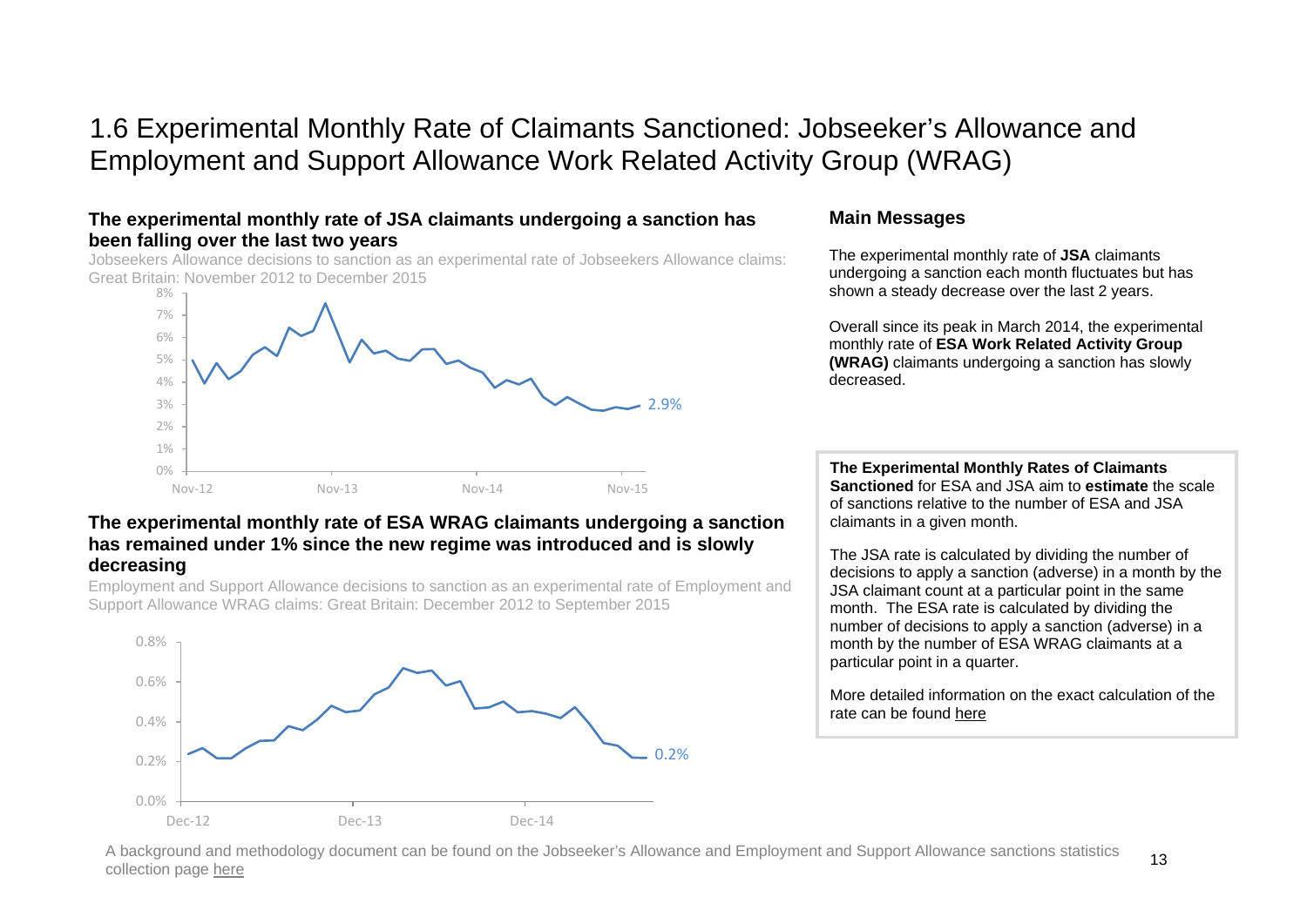# <span id="page-13-0"></span>1.7 Official Experimental Statistics – Universal Credit

[Universal Credit](https://www.gov.uk/government/collections/universal-credit-statistics) was introduced in pathfinder areas of North West England in April 2013. Since October 2013, it has progressively been rolled out to other areas. Universal Credit will be replacing income-related Employment and Support Allowance, income–related Jobseeker's Allowance, Housing Benefit, Income Support, Working Tax Credit and Child Tax Credit. It is now available in all Jobcentre Plus offices to single claimants, and is being expanded across the country to include all claimant types via the full service. We do not currently include statistics of the Full Service.

- Income-based Jobseeker's Allowance
- Income-related Employment and Support Allowance
- Income Support
- Working Tax Credit
- Child Tax Credit
- Housing Benefit

# **The number of people on Universal Credit continues to rise**

People on Universal Credit and Starts by month, Claims made per week



### **Main Messages**

**247,801** people were on Universal Credit, as of **14th April 2016**. Of these, **97,504** (or 39 per cent) were in employment and **150,299** (or 61 per cent) were not in employment.

**333,170** people have started their claim, i.e. signed a claimant commitment, up to **14th April 2016**. **34,574** starts to Universal Credit were in the last month.

**505,096** claims have been made for Universal Credit up to **5th May 2016. 51,150** claims have been made for Universal Credit in the last four weeks at an average of **12,788** per week.

See **[full release](https://www.gov.uk/government/collections/universal-credit-statistics)** for latest statistical data on **Universal Credit**. In March improvements were made to the people on Universal Credit and starts measures. Therefore it is advisable to obtain new time series for these measures.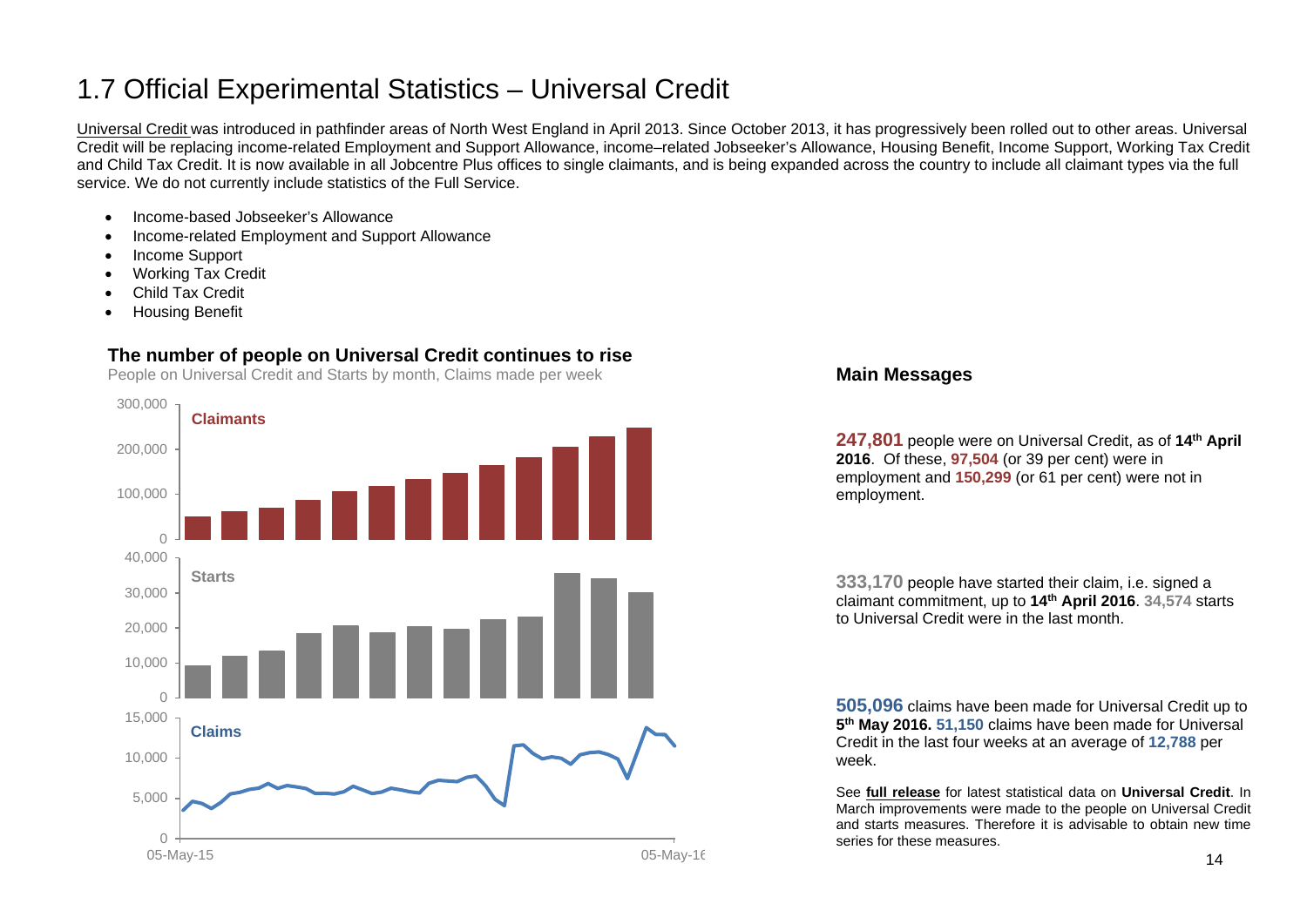# <span id="page-14-0"></span>2.1 Early estimates for working age inactive benefit client group

An estimate of the number of working age people claiming Employment and Support Allowance/Incapacity Benefits (in advance of formal National Statistics publication).

# **Early estimates suggest a fall in the number of working age people claiming ESA/Incapacity Benefits**

**National Statistics to November 2015 and early estimates: December 2015 to March 2016**



| 2016               |                            |                            |
|--------------------|----------------------------|----------------------------|
|                    | <b>National Statistic</b>  | <b>Early Estimate</b>      |
| <b>Time Series</b> | <b>Number of Claimants</b> | <b>Number of Claimants</b> |
|                    | (Thousands)                | (Thousands)                |
| $Nov-14$           | 2,520.27                   |                            |
| $Feb-15$           | 2,533.22                   |                            |
| May-15             | 2,521.17                   |                            |
| Aug-15             | 2,512.09                   |                            |
| $Nov-15$           | 2,498.79                   |                            |
| $Dec-15$           |                            | 2,500.00                   |
| $Jan-16$           |                            | 2,485.00                   |
| $Feb-16$           |                            | 2,485.00                   |
| Mar-16             |                            | 2,475.00                   |

**Table 1.1**: Working-age ESA/IB client group November 2014 to March 2016

**The working-age ESA/IB early estimate for March 2016 is 2.475 million to the nearest 5,000.** This represents a decrease of around 24,000 (1.0 per cent) since November 2015 (the latest National Statistic).

From October 2008 ESA replaced Incapacity Benefit (IB) and Income Support paid on the grounds of incapacity for new claims. Prior to this the "incapacity benefits group" referred to claimants of IB or Severe Disablement Allowance including working age people claiming Income Support on the grounds of incapacity. From April 2013, [Universal Credit](https://www.gov.uk/government/collections/universal-credit-statistics) was introduced and will replace income-related Employment and Support Allowance as it is rolled out.

When the next quarterly National Statistics are published they will be included in Table 1.1, and the monthly early estimates from this quarter will be removed.

These figures are estimates of the final National Statistic, to give an indication of their accuracy, over the past year the early estimates in Table 1.1 have been revised by an average of 0.2 per cent. See [here](https://www.gov.uk/government/uploads/system/uploads/attachment_data/file/204838/tech-doc-early-estimates-working-age-inactive.pdf) for more information.

These figures are likely to be affected by changes to State Pensions age. Please see the Welfare Reform section of the notes for further information.

The orange dotted line in the charts emphasises that the figures are estimates and official statistics.

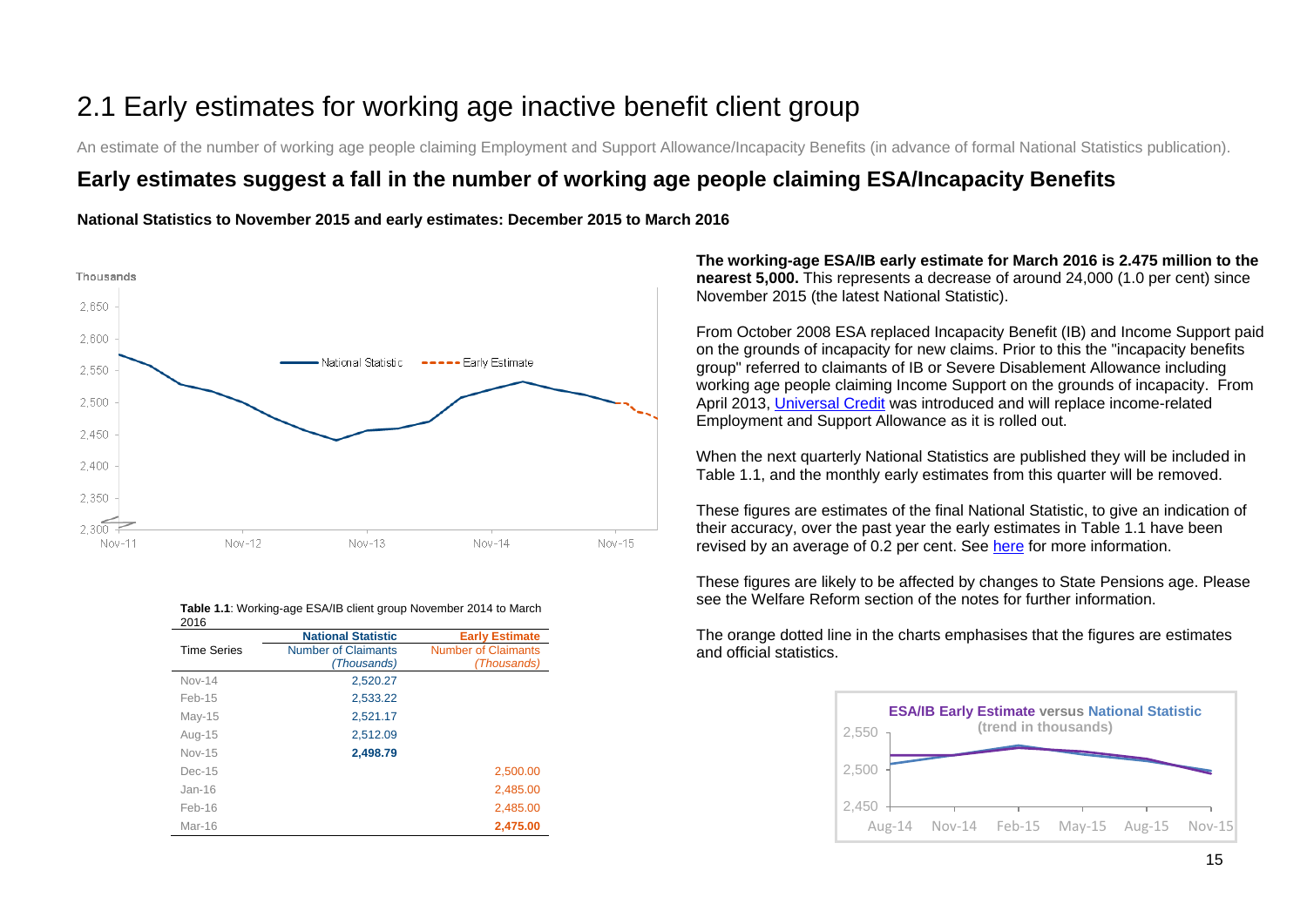# 2.1 Early estimates for working age inactive benefit client group

# **Early estimates suggest a fall in the proportion of working age people claiming National Insurance (NI) credits only**

**National Statistics to November 2015 and early estimates: December 2015 to March 2016**



#### **Table 1.2:** Working-age ESA/IB client group claiming NI credits only November 2014 to March 2016

|                    | <b>National Statistic</b><br><b>Source Data</b>                  | <b>Early Estimate</b>                                            |
|--------------------|------------------------------------------------------------------|------------------------------------------------------------------|
| <b>Time Series</b> | <b>National Insurance</b><br><b>Credits Only</b><br>(Percentage) | <b>National Insurance</b><br><b>Credits Only</b><br>(Percentage) |
| <b>Nov-14</b>      | 7.8%                                                             |                                                                  |
| Feb-15             | 7.6%                                                             |                                                                  |
| $May-15$           | 7.6%                                                             |                                                                  |
| Aug-15             | 7.5%                                                             |                                                                  |
| Nov-15             | 7.4%                                                             |                                                                  |
| $Dec-15$           |                                                                  | 7.3%                                                             |
| $Jan-16$           |                                                                  | 7.3%                                                             |
| Feb-16             |                                                                  | 7.3%                                                             |
| Mar-15             |                                                                  | 7.2%                                                             |

#### **The working-age ESA/IB early estimate for March 2016 has decreased by around 24 thousand since November 2015** (the latest National Statistic).

In March 2016 approximately 92.8% of claimants were in receipt of benefit payments from Incapacity Benefit (IB), Severe Disablement Allowance (SDA), Employment and Support Allowance (ESA), Income Support (IS) or Pension Credit (PC).

The remaining **7.2% received National Insurance credits only** (i.e. no payment of IB, SDA, ESA, IS, PC). A noticeable rise in the proportion of claimants receiving National Insurance credits was seen in May 2012. This is due to the introduction of a 365 day limit on receipt of contribution based ESA for those in the Work Related Activity Group on 1 May 2012

When the next quarterly National Statistics figure is available it will be included in Table 1.2, and the monthly early estimates from this quarter will be removed.

The orange dotted line in the charts emphasises that the figures are estimates and official statistics.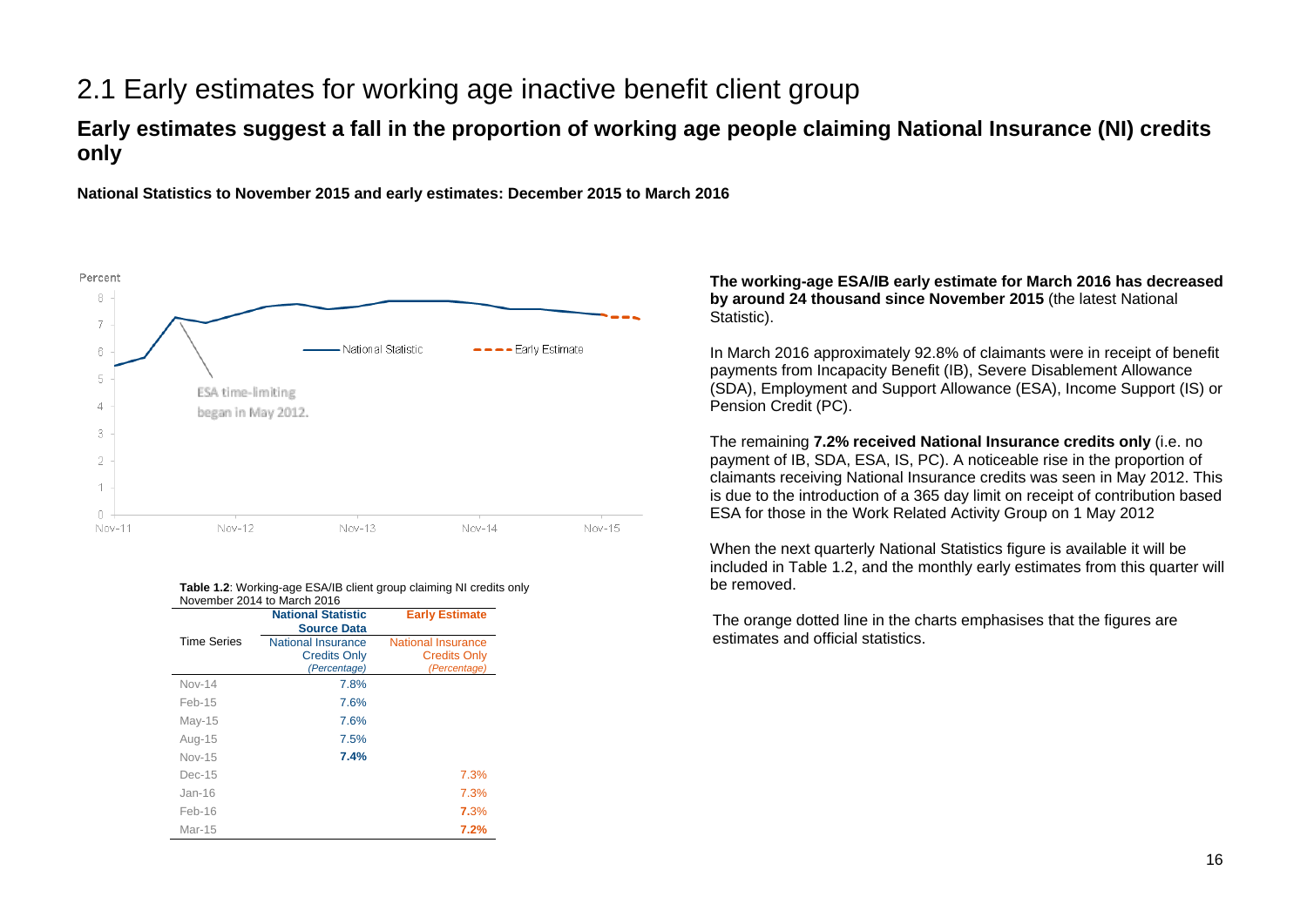# 2.2 Early estimates for Income Support Lone Parent (ISLP) client group

An estimate of the number of working age people claiming Income Support (with a child under 16 and no partner) in advance of formal National Statistics publication.

# **Early estimates suggest a continued fall in the number of people in the Income Support Lone Parent client group**





### **Main Messages**

**The working age ISLP early estimate for March 2016 is 420 thousand to the nearest 5,000.** This represents a fall of 1.1 per cent since November 2015 (the latest National Statistic).

The figures are estimates of the final National Statistic, to give an indication of their accuracy, over the past year the early estimates have been revised by an average of **0.2 per cent**. See graph (at left) and the notes section for more information.

The number of lone parents claiming Income Support has been affected by the Lone Parent Obligations policy changes which came into effect from 24 November 2008.

The orange dotted line in the chart above emphasises that the figures are estimates and official statistics.

#### **Table 2.1**: ISLP client group November 2014 to March 2016

| <b>Time Series</b> | <b>National Statistic</b>             | <b>Early Estimate</b>                     |
|--------------------|---------------------------------------|-------------------------------------------|
|                    | Number of<br>Claimants<br>(Thousands) | <b>Number of Claimants</b><br>(Thousands) |
| $Nov-14$           | 455.53                                |                                           |
| Feb-15             | 448.11                                |                                           |
| $May-15$           | 441.62                                |                                           |
| Aug-15             | 437.38                                |                                           |
| $Nov-15$           | 424.56                                |                                           |
| $Dec-15$           |                                       | 425.00                                    |
| $Jan-16$           |                                       | 420.00                                    |
| $Feb-16$           |                                       | 420.00                                    |
| Mar-16             |                                       | 420.00                                    |

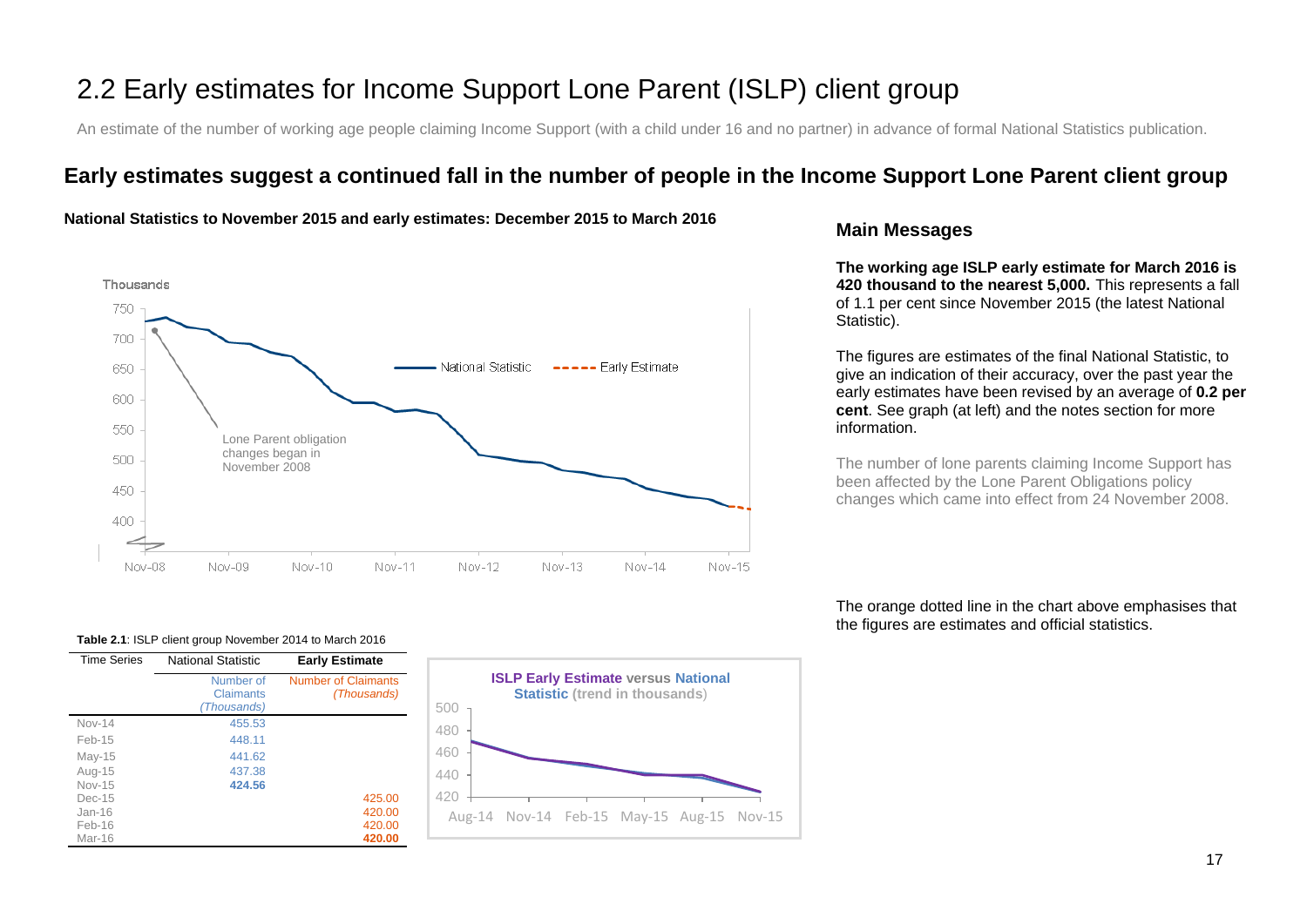

# <span id="page-17-0"></span>3.1 National Statistics – Pensioner client group and State Pension

The Pensioner client group covers claimants, over State Pension age, of at least one of the following benefits: State Pension, Pension Credit, Attendance Allowance, Widow's Benefit, Disability Living Allowance, Incapacity Benefit, and Severe Disablement Allowance. They are split into statistical groups that reflect their main reason for claiming benefit.

State Pension (SP) was introduced on 1st January 1909 and is paid to people who have reached the state pension age and who fulfil the residency and contributions conditions. The age at which men and women reach State Pension age is gradually increasing. Under current legislation, State Pension age for women will equalise with State Pension age for men at 65 in 2018. Both men's and women's State Pension age will increase from 65 to 66 between December 2018 and October 2020. The Pensions Bill 2013-14 contains provision for a State Pension age of 67 to be reached by 2028.

# **The number of people within the Pensioner client group (and on State Pension) is generally increasing**

The Pensioner client group is predominately made up of State Pension recipients

Pensioner client group and State Pension recipients May 2005 to November 2015



## **Main Messages**

**At November 2015, there were 13.10 million claimants in the Pensioner client group**, a decrease of 16 thousand since November 2014. Of these, 14.9% were in receipt of Pension Credit. 50.4% of these Pension Credit claimants were also claiming Attendance Allowance or Disability Living Allowance.

See **[Tabulation](http://tabulation-tool.dwp.gov.uk/100pc/pa/ccdate/ccpencomb/a_carate_r_ccdate_c_ccpencomb.html)** for supporting data.

**At November 2015, there were 12.97 million claimants of State Pension**, a fall of 12 thousand on a year earlier.

The average weekly amount in payment at November 2015 was **£130.71**, a rise of £3.82 since November 2014.

 **State Pension claimants by Gender at November 2015\*** \*Pictorial representation rounded to the nearest 10%



See **[Tabulation](http://ifdnsas1/modstats/updateAug15/100pc/pa/ccdate/ccpencomb/a_carate_r_ccdate_c_ccpencomb.html)** for supporting **State Pension** data and additional breakdowns.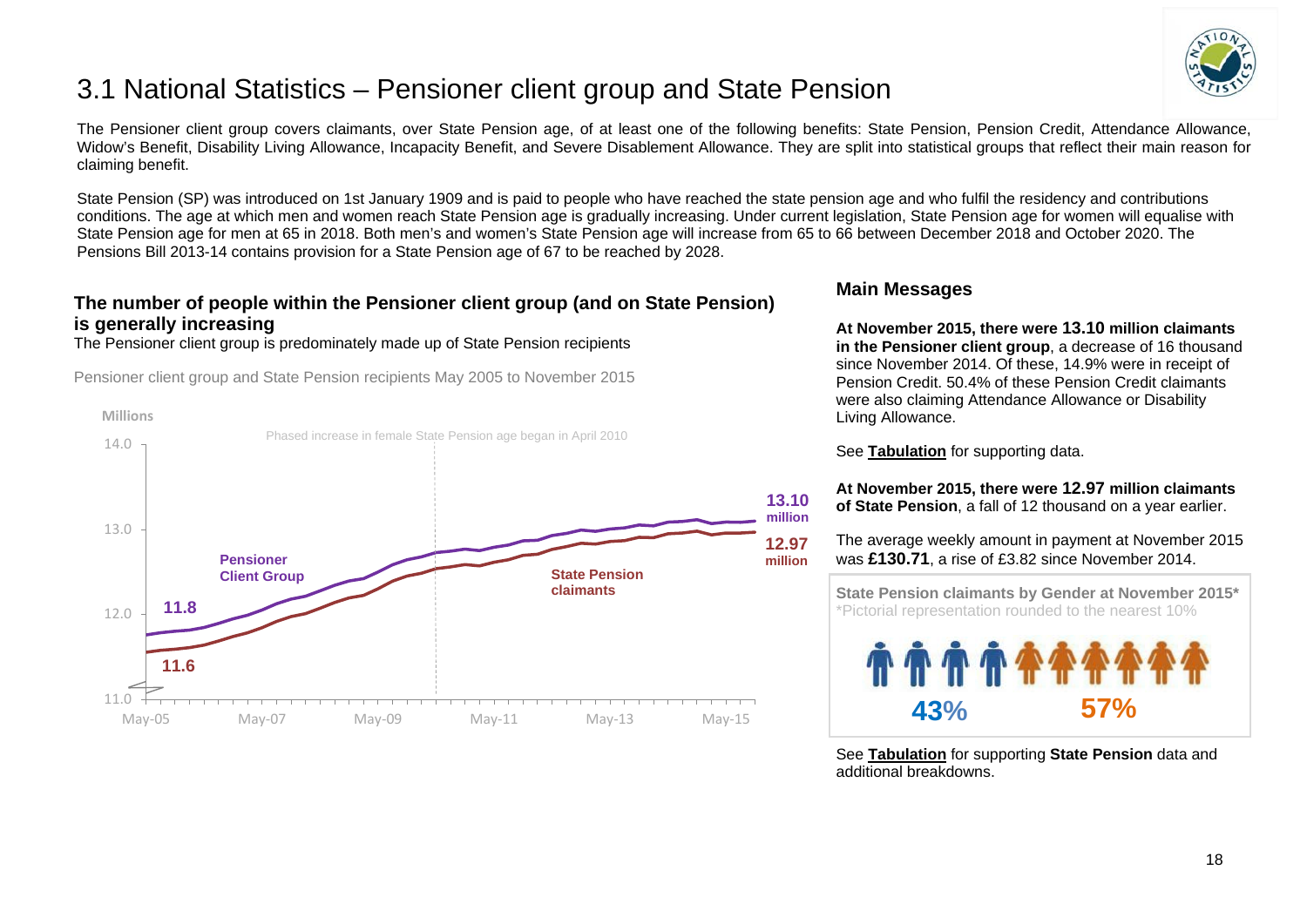# 3.2 National Statistics – Pension Credit



Pension Credit (PC) was introduced on 6th October 2003 and replaced Minimum Income Guarantee (MIG). For people aged over the female state pension age, the Guarantee Credit element guarantees an income at a set level. People aged 65 or over (and couples where one member is 65 or over) may also be entitled to Savings Credit if they have modest income from savings, investments or a second pension.

# **The number of people on Pension Credit is falling**

Pension Credit recipients: May 2005 to November 2015



### **Main Messages**

**At November 2015, there were 2.04 million claimants of Pension Credit** (**2.44 million including partners**), a fall of 176 thousand on the previous year.

This fall is due to the increase in the female State Pension age, which is also the age at which people become eligible for Pension Credit, see background note for further details.

Of these Pension Credit claimants, **904 thousand claimed Guarantee Credit only**, **726 thousand claimed Guarantee and Savings Credit**, and **413 thousand were claiming Savings Credit only.**

The average weekly amount of Pension Credit in payment at November 2015 was **£56.39**, a fall of £0.05 since November 2014.

 **Pension Credit claimants by Gender at November 2015\*** \*Pictorial representation rounded to the nearest 10% **38% 62%**

See **[Tabulation](http://tabulation-tool.dwp.gov.uk/100pc/pc/ccdate/pctype/a_carate_r_ccdate_c_pctype.html)** for supporting **Pension Credit** data and additional breakdowns.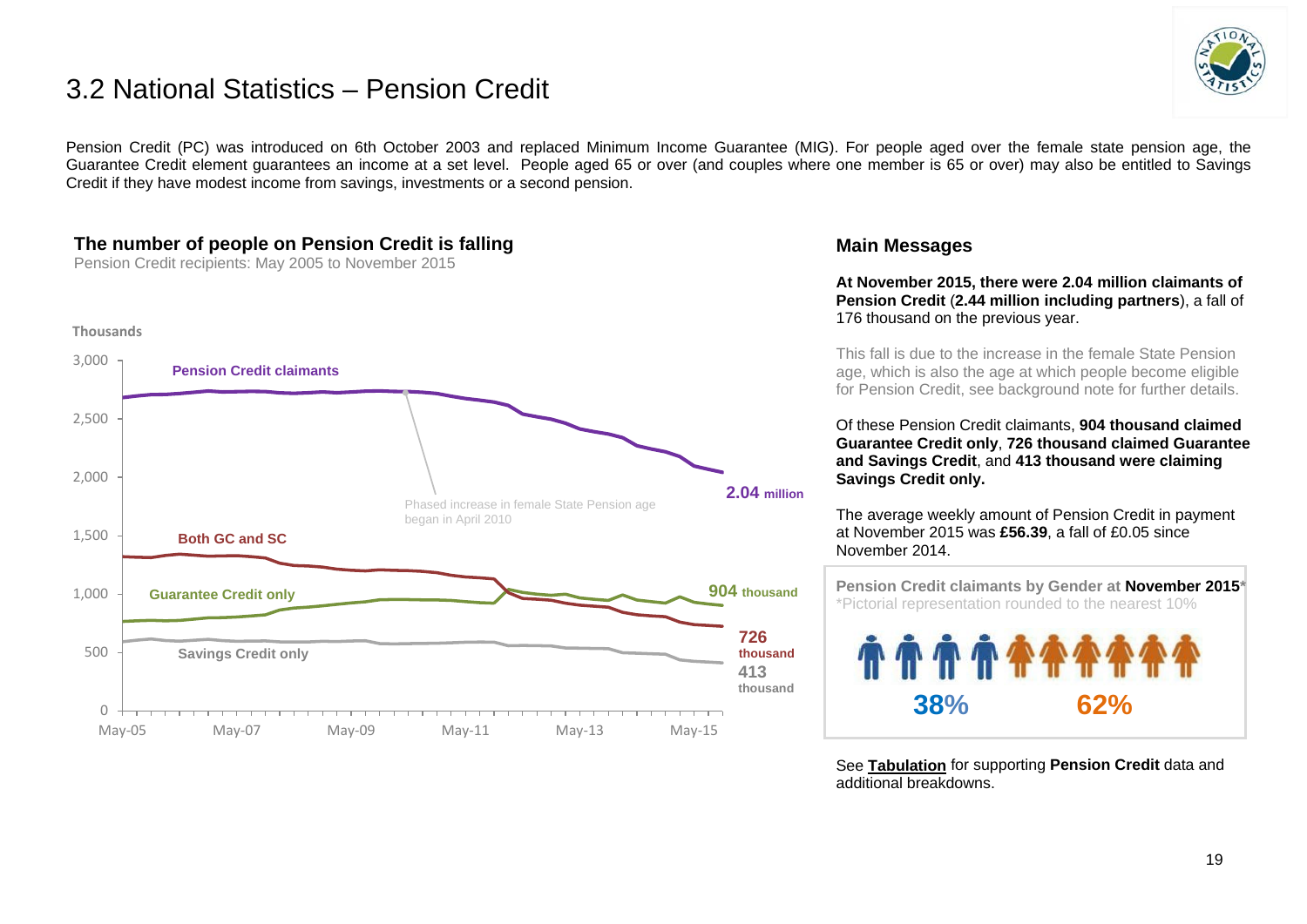

# <span id="page-19-0"></span>4.1 National Statistics – Attendance Allowance and Carer's Allowance

Attendance Allowance (AA) was introduced on 6th December 1971 and is a benefit for people over the age of 65 who are so severely disabled, physically or mentally, that they need a great deal of help with personal care or supervision. Those requiring constant help receive the higher rate of benefit.

Carer's Allowance (CA) was introduced on 5th July 1976; it is paid to carers who look after a severely disabled person for at least 35 hours a week. The severely disabled person must be getting either higher or middle rate Disability Living Allowance (DLA) care component or AA or maximum rate Constant Attendance Allowance with their War Pension or Industrial Injuries Disablement Benefit.



#### **Attendance Allowance recipients:**

August 2003 to November 2015



#### **The number of people receiving Carers Allowance continues to rise**

#### **Carers Allowance recipients:**

August 2003 to November 2015



Of the total number claiming Carers Allowance (1,178 thousand, 35% (410 thousand) were entitled to the benefit but receiving no payment.



See **[Tabulation](http://tabulation-tool.dwp.gov.uk/100pc/ca/tabtool_ca.html)** for supporting **CA** data and additional breakdowns.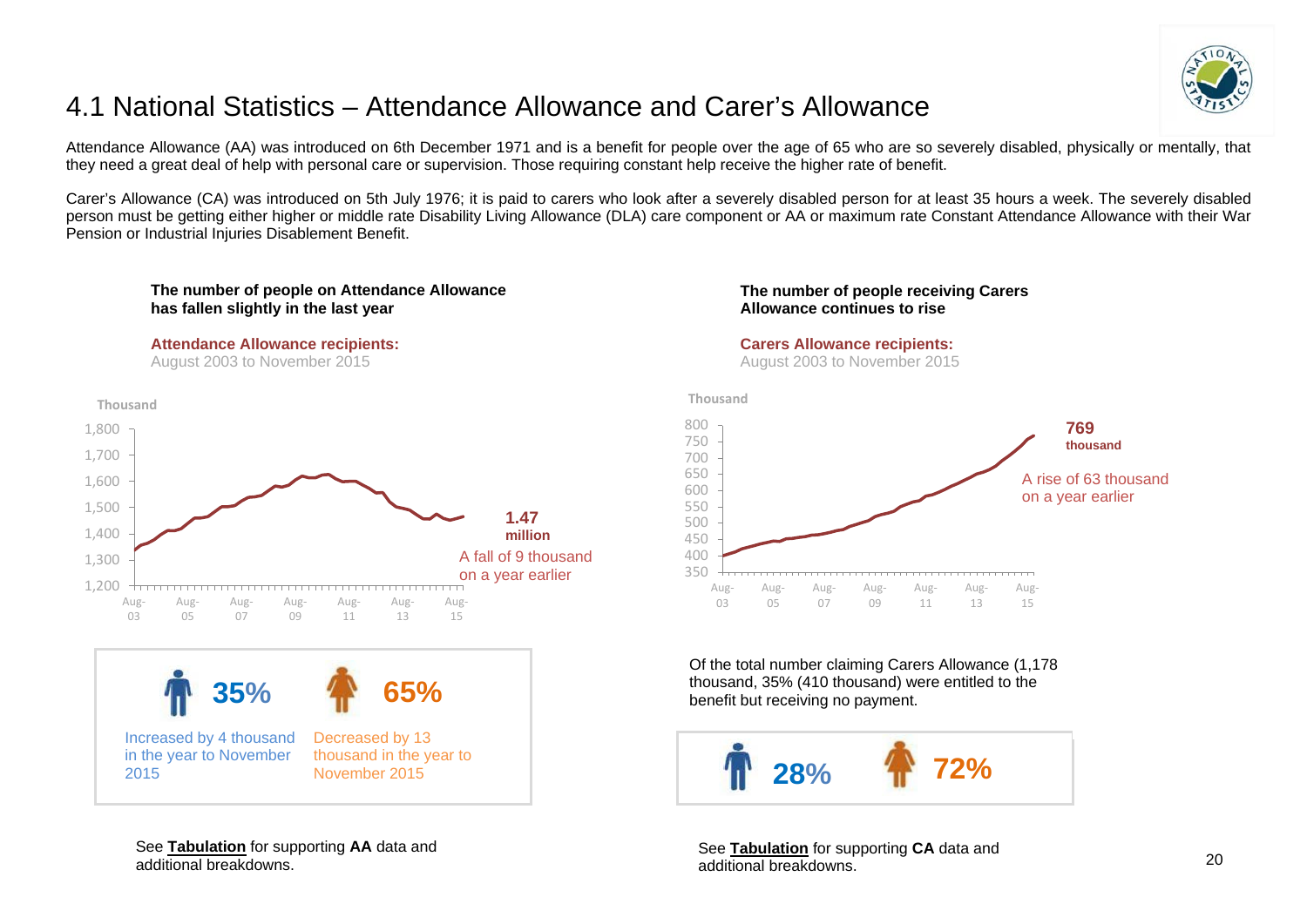# 4.2 Official Experimental Statistics - Personal Independence Payment and Disability Living Allowance

Disability Living Allowance (DLA) was introduced on 1st April 1992 and is a benefit for people who became disabled before the age of 65 and who need assistance with personal care or mobility. From 8 April 2013, Disability Living Allowance for people of working age was replaced by Personal Independence payment (PIP) for new claims. PIP is also gradually replacing existing DLA claims for people of working age. PIP helps with some of the extra costs caused by long-term disability, ill-health or terminal illhealth.

# **The number of people on PIP is rising as the number of people on Disability Living Allowance continues to fall**

Personal Independence Payment/Disability Living Allowance claimants since May 2013



**Note**: The DLA caseload includes 409 thousand (14%) children, 1.52 million (51%) working age and 1.04 million (35%) pension age (a very small number were of unknown age). PIP includes a small number of claims over working age. During reassessment, a small number of DLA claims (currently less than 1% of all cases) may be included in both the DLA and PIP caseload figures - this is due to timing differences within the 2 separate benefit reporting systems.

### **Main Messages**

At November 2015 (the latest comparable time period), there were a **total of 3.61 million claimants of Personal Independence Payment and Disability Living Allowance**, an increase of 191 thousand (6%) on a year earlier.

The number of people claiming **Disability Living Allowance has fallen (by 211 thousand) in the year to November 2015 to 2.97 million,** whereas the number of people claiming **Personal Independence Payment has increased (by 402 thousand) to 639 thousand**, of which **163 thousand were reassessed Disability Living Allowance claims.**



See **[Tabulation](http://tabulation-tool.dwp.gov.uk/100pc/dla/tabtool_dla.html) or [Stat-Xplore](https://stat-xplore.dwp.gov.uk/)** for full supporting data.

At the end of January 2016 (the latest PIP data available), there were **692 thousand Personal** I**ndependence Payment claims in payment.** Up until this point there had been **1.53 million registrations, 1.32 million clearances** and **216 thousand PIP claims were still outstanding.**

Further PIP information and breakdowns are available via the latest statistical [first release.](https://www.gov.uk/government/collections/personal-independence-payment-statistics) Note PIP statistics are Official Experimental.

Statistical disclosure control has been applied to PIP Statistics in order to avoid the release of confidential data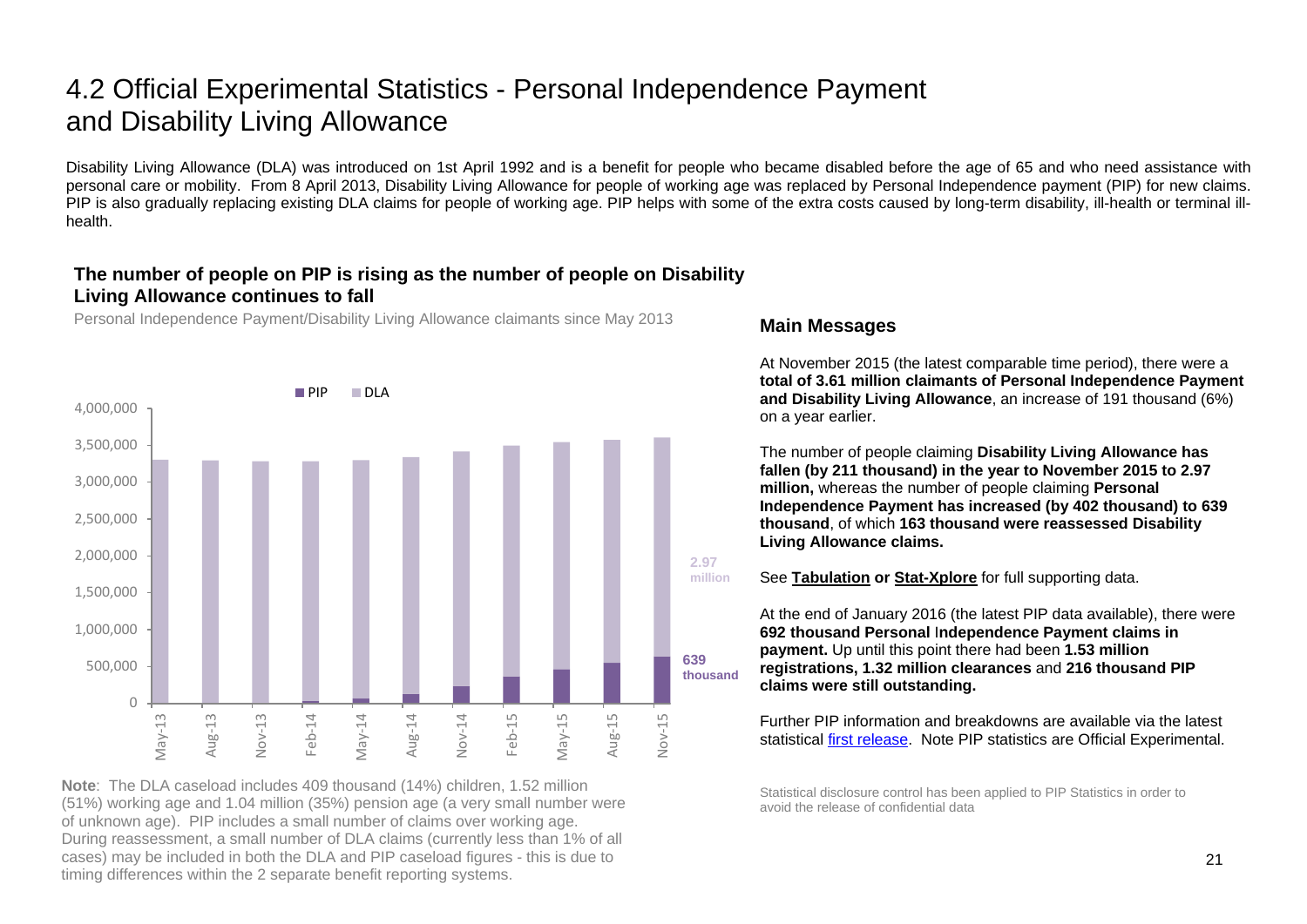

# 4.3 National Statistics – Industrial Injuries Disablement Benefit

Industrial Injuries Disablement Benefit (IIDB) was introduced on 5th July 1948 and is a benefit for people who are disabled because of an industrial accident or prescribed industrial disease. Since 1st October 1986 any claim resulting in an assessment of less than 14% disabled does not normally attract benefit.

# **The number of people on IIDB and/or Reduced Earnings Allowance is changing at a very slow rate**

Industrial Injuries Disablement Benefit and Reduce Earnings Allowance in payment by type assessments payable: December 2002 to September 2015

**Thousands**

### **Main Messages**

breakdowns.

There were just over **301 thousand people claiming under the Industrial Injuries Disablement Benefit scheme** (in total) in September 2015, of whom 68% received **Industrial Injuries Disablement Benefit only** (**205 thousand**), 15.4% received **Reduced Earnings Allowance only** (**46 thousand**), and 16.6% **received both** (**50 thousand**).

The number of people claiming IIDB benefit has dropped slightly (by 1.8%) since September 2014. The average weekly payment at September 2015 was **£54.02**.

See **[Tables](https://www.gov.uk/government/organisations/department-for-work-pensions/series/industrial-injuries-disablement-benefit-quarterly-statistics)** for supporting **IIDB** data and additional



Dec-02 Dec-03 Dec-04 Dec-05 Dec-06 Dec-07 Dec-08 Dec-09 Dec-10 Dec-11 Dec-12 Dec-13 Dec-14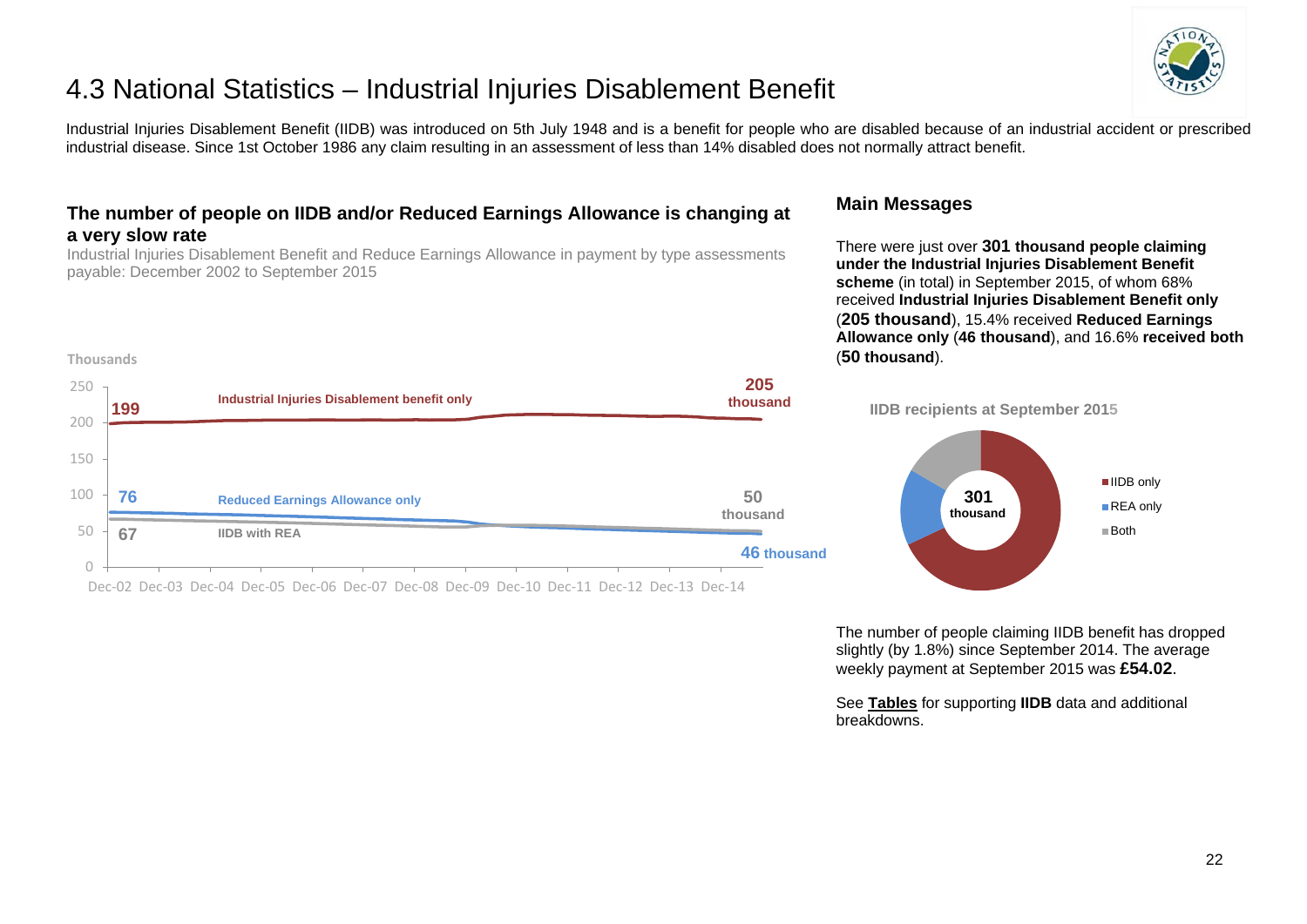

# <span id="page-22-0"></span>5.1 National Statistics – Child Support Agency cases

The Department for Work and Pensions (DWP) is responsible for the child maintenance system in Great Britain. It funds information and support for separating parents and runs the statutory child maintenance schemes, currently operated through the Child Support Agency (CSA).

DWP assumed responsibility for the CSA from the Child Maintenance and Enforcement Commission on the 1 August 2012, following an announcement on 14 October 2010 that the Commission would become an executive agency of DWP as part of the Public Bodies Reform. The Commission had responsibility for the CSA between the 1 November 2008 and the 31 July 2012, prior to that DWP had responsibility for the CSA.

On the 10 December 2012 a new Child Maintenance Scheme was launched. The scheme was introduced on a pathfinder approach. All new applications are now being accepted onto the 2012 scheme. The CSA QSS excludes cases on the 2012 scheme. [Experimental statistics](https://www.gov.uk/government/collections/statistics-on-the-2012-statutory-child-maintenance-scheme) on the 2012 scheme are published separately.



**Live Caseload by Scheme:** March 2012 to December 2015 **Cases Contributing Towards Current Liability:** March 2012 to December 2015



## **Main Messages**

- At the end of December 2015, the **CSA live caseload stood at 1.27 million.**
- In the quarter ending December 2015, **91.6%** of all cases in which maintenance was due had either received maintenance via the CSA collection service, or had a maintenance direct arrangement in place.

From 25 November 2013, **all new applications** for child maintenance are made under the [2012 Scheme.](https://www.gov.uk/government/collections/statistics-on-the-2012-statutory-child-maintenance-scheme) Consequently, the 1993 and 2003 Scheme caseloads will steadily reduce as no new intake is received and cases close. For this reason the data on Uncleared work has not been updated and will no longer be included. See **[full release](https://www.gov.uk/government/organisations/department-for-work-pensions/series/child-support-agency-quarterly-summary-statistics--2)** for latest available **CSA statistics.**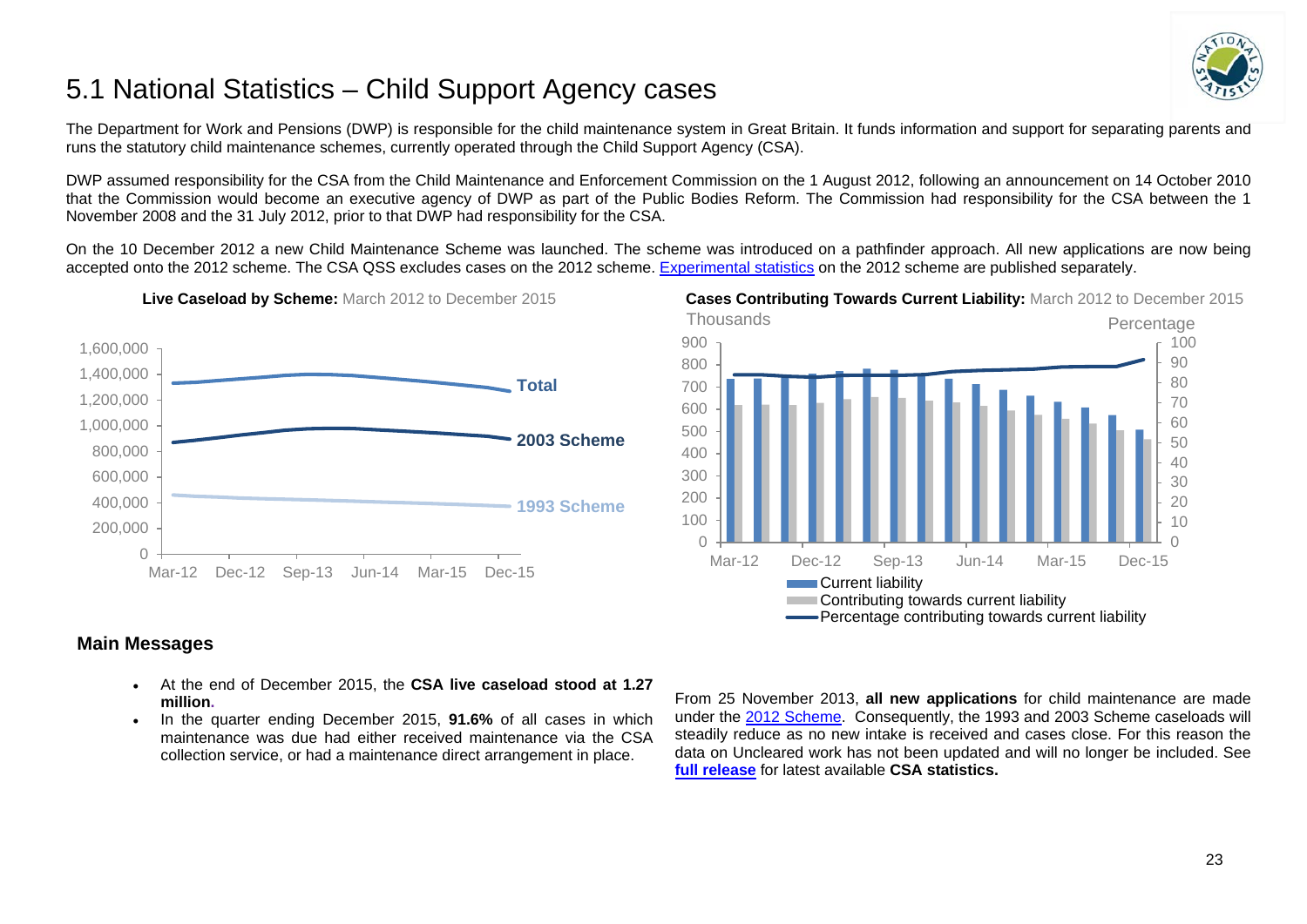# <span id="page-23-0"></span>5.2 National Statistics – Maternity Allowance

Maternity Allowance (MA) is usually paid to women who have worked and paid full National Insurance (NI) contributions in the relevant test period, and who don't qualify for Statutory Maternity Pay. Maternity Allowance is paid for 39 weeks, at the earliest starting 11 weeks before the baby is due. If the woman does any paid work during this period, she cannot get the allowance for that time. It is payable at various rates, dependent on circumstances.

# **The number of people on Maternity Allowance varies slightly throughout the year, but is fairly consistent over time**

All Maternity Allowance cases (current spells): February 2010 to November 2015



The average weekly payment in November 2015 for those spells (across All rates) commencing in the period 1st September 2015 to 30th November 2015 was **£139.58**.

### **Main Messages**

At November 2015, there were **61.0 thousand current spells of Maternity Allowance** across all areas (including Overseas) of whom 2% of claimants were aged under 20, 17% were aged 20-24, 31% were aged 25-29, 28% were aged 30-34, 18% were aged 35-39 and 5% were aged 40 or over.

**Maternity Allowance spells by age at November 2015**



See **[Tables](https://www.gov.uk/government/collections/maternity-allowance-quarterly-statistics)** for supporting **Maternity Allowance** data and additional breakdowns.

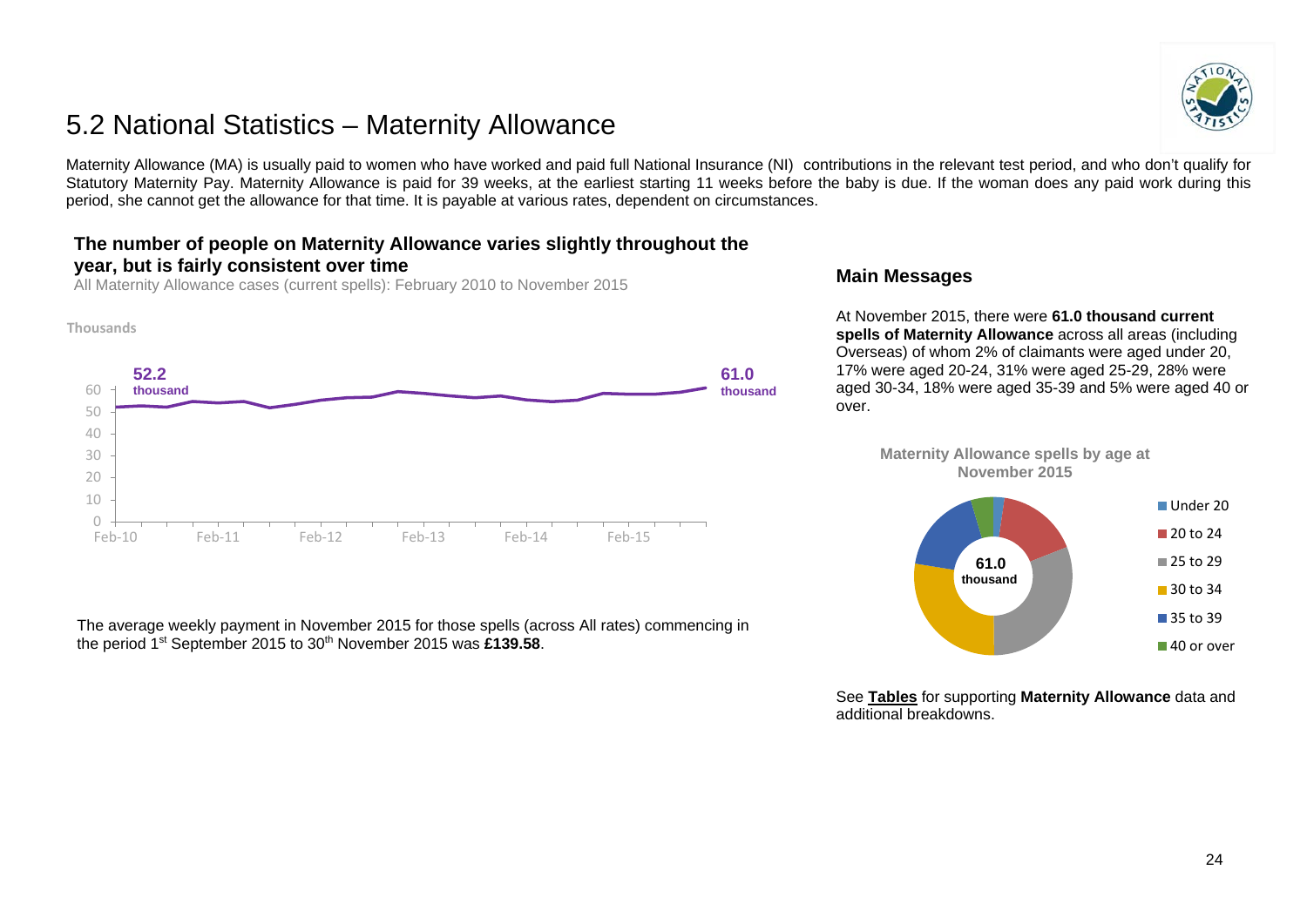

# <span id="page-24-0"></span>6.1 National Statistics – Housing Benefit

Housing Benefit (HB) was introduced on 1st April 1983 and is an income-related benefit designed to help people on low incomes pay for rented accommodation whether in or out-of-work*.* [Universal Credit](https://www.gov.uk/government/collections/universal-credit-statistics) was introduced in April 2013 and will abolish Housing Benefit as it is rolled out.

# **The number of people on Housing Benefit has generally decreased over the last year**

Housing Benefit recipients: June 2012 to February 2016





Further information on **Housing Benefit** can be found via **[Stat-Xplore](https://stat-xplore.dwp.gov.uk/)** which provides users with an interactive visualisation tool to produce charts, graphs and tables, downloadable in a number of different formats. A set of summary tables on **Housing Benefit** claimants can also be found **[here](https://www.gov.uk/government/collections/housing-benefit-and-council-tax-benefit-caseload-statistics--2)**.

# **Main Messages**

.

At February 2016, there were **4.73 million recipients of Housing Benefit**, of whom almost three-quarters were aged under 65. **The average weekly amount of Housing Benefit was £95.77.**

**68.4%** of Housing Benefit recipients were **tenants in the Social Sector**.

**86.9%** of the 1.49 million Private Sector Housing Benefit recipients were **receiving the Local Housing Allowance**.

**60.9%** of Housing Benefit recipients were **also in receipt of Income Support, income-based Jobseeker's Allowance, income-based Employment and Support Allowance or Pension Credit (Guarantee Credit).**

As at February 2016, **441 thousand** Housing Benefit claimants (of working age) **had a reduction to their Housing Benefit weekly award amount as a result of the removal of the spare room subsidy**. This represents less than 10 per cent of the total Housing Benefit caseload.

**Housing Benefit claimants by Employment status** 

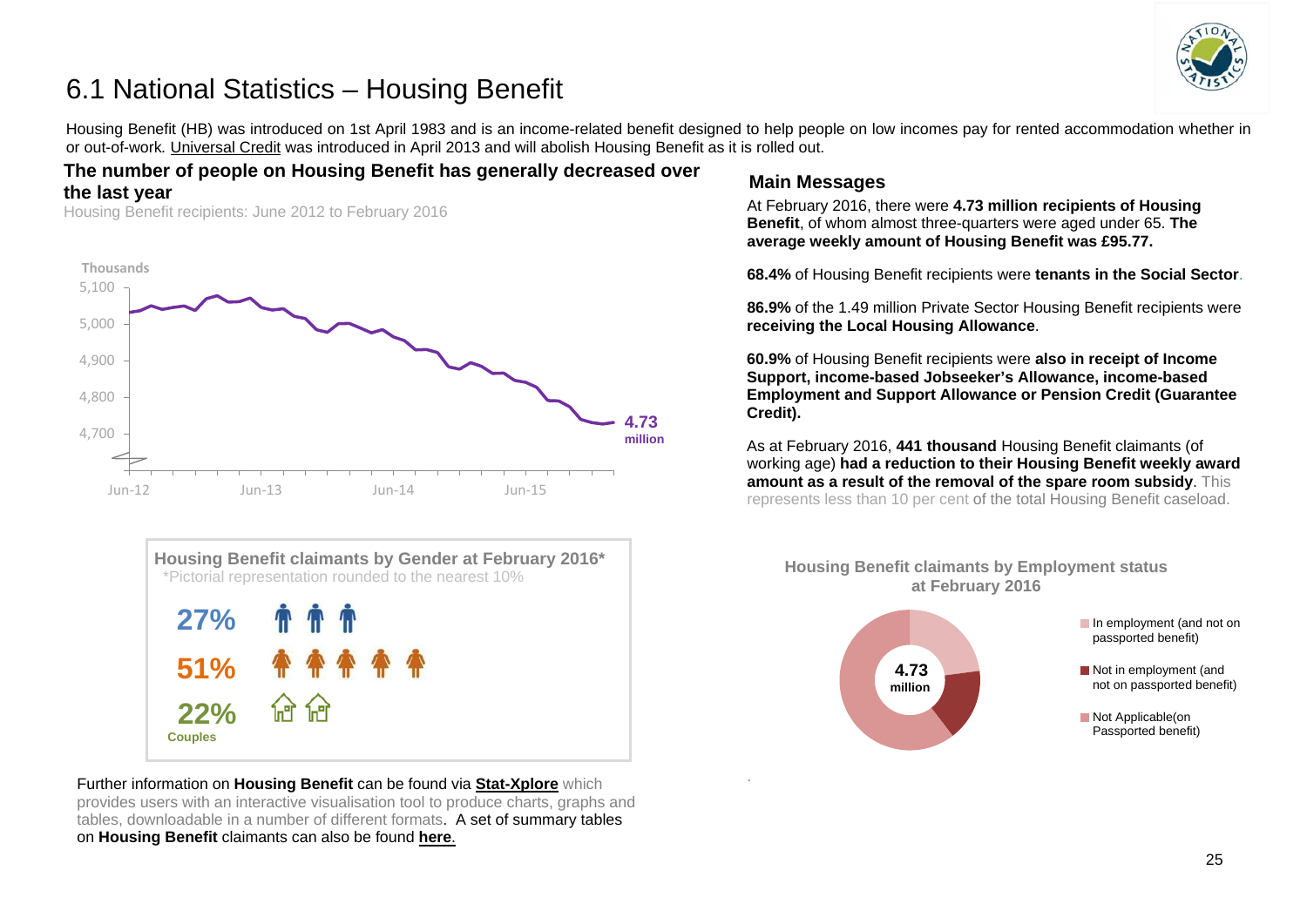# <span id="page-25-0"></span>About these statistics

<span id="page-25-1"></span>[Universal Credit](https://www.gov.uk/government/collections/universal-credit-statistics) was introduced in pathfinder areas of North West England in April 2013. Since October 2013, it has progressively been rolled out to other areas. Universal Credit will be replacing income-related Employment and Support Allowance, income–related Jobseeker's Allowance, Housing Benefit, Income Support, Working Tax Credit and Child Tax Credit. It is now available in all Jobcentre Plus offices to single claimants, and is being expanded across the country to include all claimant types via the full service. We do not currently include statistics of the Full Service.

The ONS [Experimental Claimant Count](https://www.nomisweb.co.uk/query/select/getdatasetbytheme.asp?theme=72) is the headline indicator of the number of people claiming benefits principally for the reason of being unemployed. From May 2013 the Claimant Count includes people claiming Jobseeker's Allowance plus those who claim Universal Credit who are out of work. The experimental Claimant Count series includes Universal Credit claimants from May 2013. Prior to May 2013 the Claimant Count is Jobseeker's Allowance only. From May 2013 to October 2013, the Universal Credit figures represent all claimants of in work and those not seeking work. The overall Universal Credit figure is likely to overstate the number of unemployed Universal Credit, including those Universal Credit claimants at this point in time. From November 2013 onwards, the Universal Credit figures represent those claimants who had not worked in the reference period. This is an improved estimate of unemployed Universal Credit claimants at a point in time, but will still overstate the number as it includes some non-jobseekers who are not in employment.

The age at which men and women reach State Pension age is gradually increasing. There are also changes to the way users can analyse benefit recipients as a proportion of the working population. The changes will introduce a small increase to the number of working age benefit recipients and a small reduction to the number of pension age recipients. More information can be found in the [State Pension age methodological note.](https://www.gov.uk/government/uploads/system/uploads/attachment_data/file/181343/spa-timetable.pdf)

The number of lone parents claiming Income Support has been affected by the Lone Parent Obligations policy changes which came into effect from 24 November 2008. As a result, new and repeat claimants with the following conditions were no longer entitled to Income Support:

- A youngest child aged 12 or over from November 2008;
- A youngest child aged 10 or over from October 2009;
- A youngest child aged 7 or over from October 2010.

The Welfare Reform Act 2012 introduced further changes and from May 2012 lone parents are only eligible to claim Income Support until their youngest child is five years old.

# **Notes**

## **Known issues, changes and revisions**

A summary out of work working age client group, which combines data collected for DWP working age benefits and the [ONS Experimental Claimant Count,](https://www.nomisweb.co.uk/query/select/getdatasetbytheme.asp?theme=72) is included in this release for the first time.

An Experimental Monthly Rate of Claimants Sanctioned for both Jobseeker's Allowance and Employment and Support Allowance Working Related Activity Group claimants is included in this release.

A background and methodology document can be found on the Jobseeker's Allowance and Employment and Support Allowance sanctions statistics collection page [here](https://www.gov.uk/government/collections/jobseekers-allowance-sanctions)